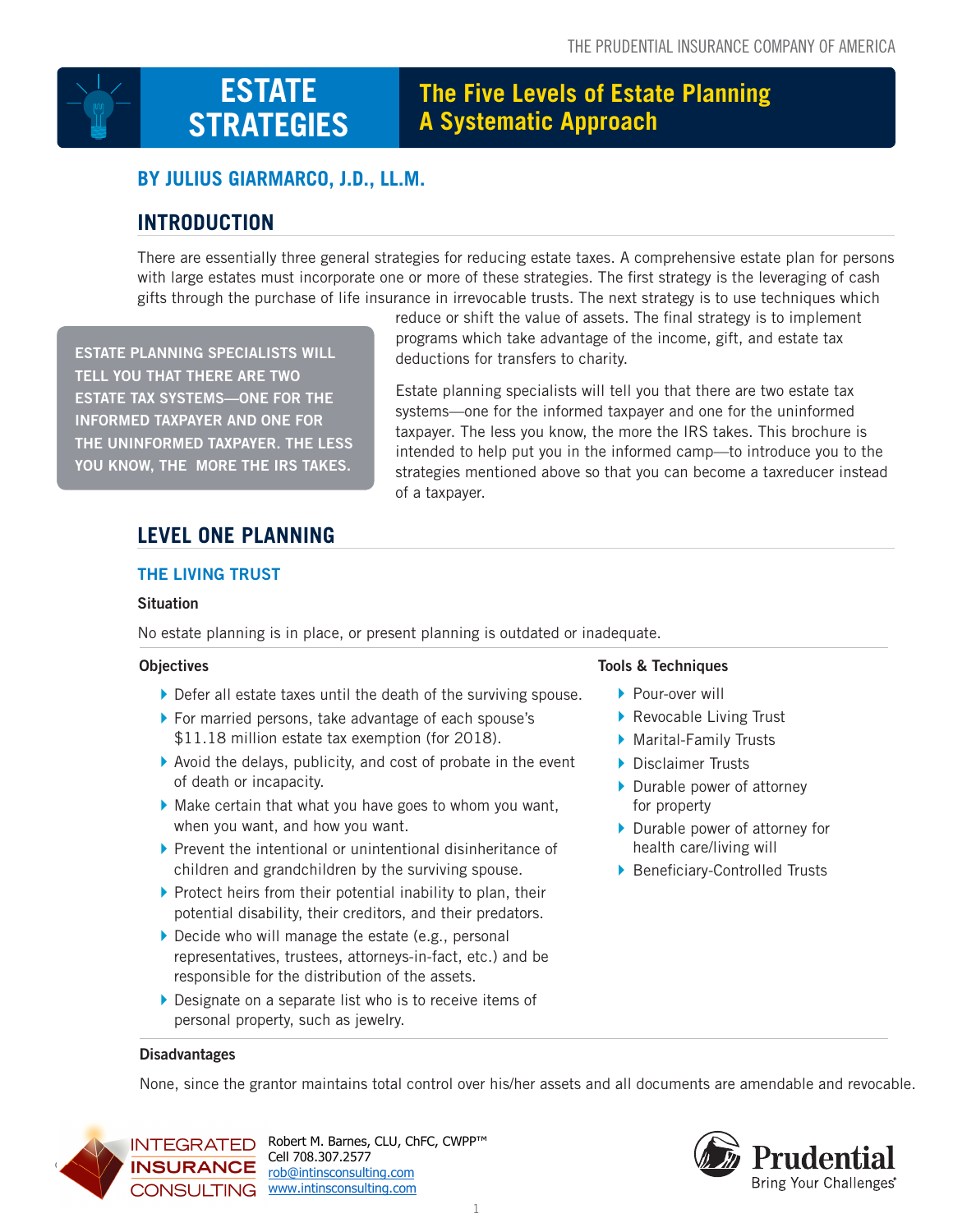#### **THE TAX TRANSFER SYSTEM**

In addition, since 1981 the tax laws have provided for an unlimited marital deduction, which allows married persons to leave any amount of property to their spouse (if a U.S. citizen) free from federal estate and gift taxes. The unlimited marital deduction was not affected by the Act.

The donee's basis in property received by gift is the same as the donor's basis (carryover basis). However, the beneficiary's basis in most property acquired from a decedent is equal to the property's fair market value at the date of death (stepped-up basis). Thus, before making gifts, consider the impact of capital gains taxes upon the subsequent sale of the gifted property.

#### **MARITAL-FAMILY TRUSTS**

A revocable living trust becomes irrevocable at death. Often, a married couple will each establish a revocable living trust so that the trust property is divided into two shares at the first death. The exemption amount (assume \$11.18 million) is placed in a Family Trust (Trust B in the diagram on page 7). The balance of the trust property is placed in a Marital Trust (Trust A in the diagram on page 7). No taxes are due at the first death, because the  $$11.18$  million exemption applies to the Family Trust, and the unlimited marital deduction applies to the Marital Trust. However, if the surviving spouse is not a U.S. citizen, special rules apply concerning the Marital Trust and the taxation of distributions to the surviving spouse.

Upon the surviving spouse's death, the assets in the Family Trust pass estate tax-free to the grantor's heirs under the terms established in the trust. The assets in the Marital Trust are taxable, but only to the extent they exceed the surviving spouse's estate tax exemption. Thus, a married couple can leave \$22.36 million to their heirs federal estate tax-free (in 2018).

Prior to 2011, a married couple had to use Marital-Family Trusts to utilize both spouses' estate tax exemptions.

However, now the executor of the estate of the predeceased spouse can "transfer" any unused estate tax exemption to the surviving spouse (on a timely filed estate tax return—Form 706). To prevent "serial marriages," only the most recently deceased spouse's unused exemption may be transferred to the surviving spouse. This law is referred to as "portability."

#### **NON-TAX ADVANTAGES OF A LIVING TRUST**

- $\blacktriangleright$  The grantor retains the right to revoke the trust, change its terms, and regain possession of the property in the trust. The grantor is typically the trustee of the trust during his/her lifetime.
- } A living trust will minimize administration and probate costs arising at the grantor's death or incapacity, since property titled in the name of the trust avoids probate.
- $\blacktriangleright$  The trust can also protect the grantor's heirs from potential creditors, including divorced spouses.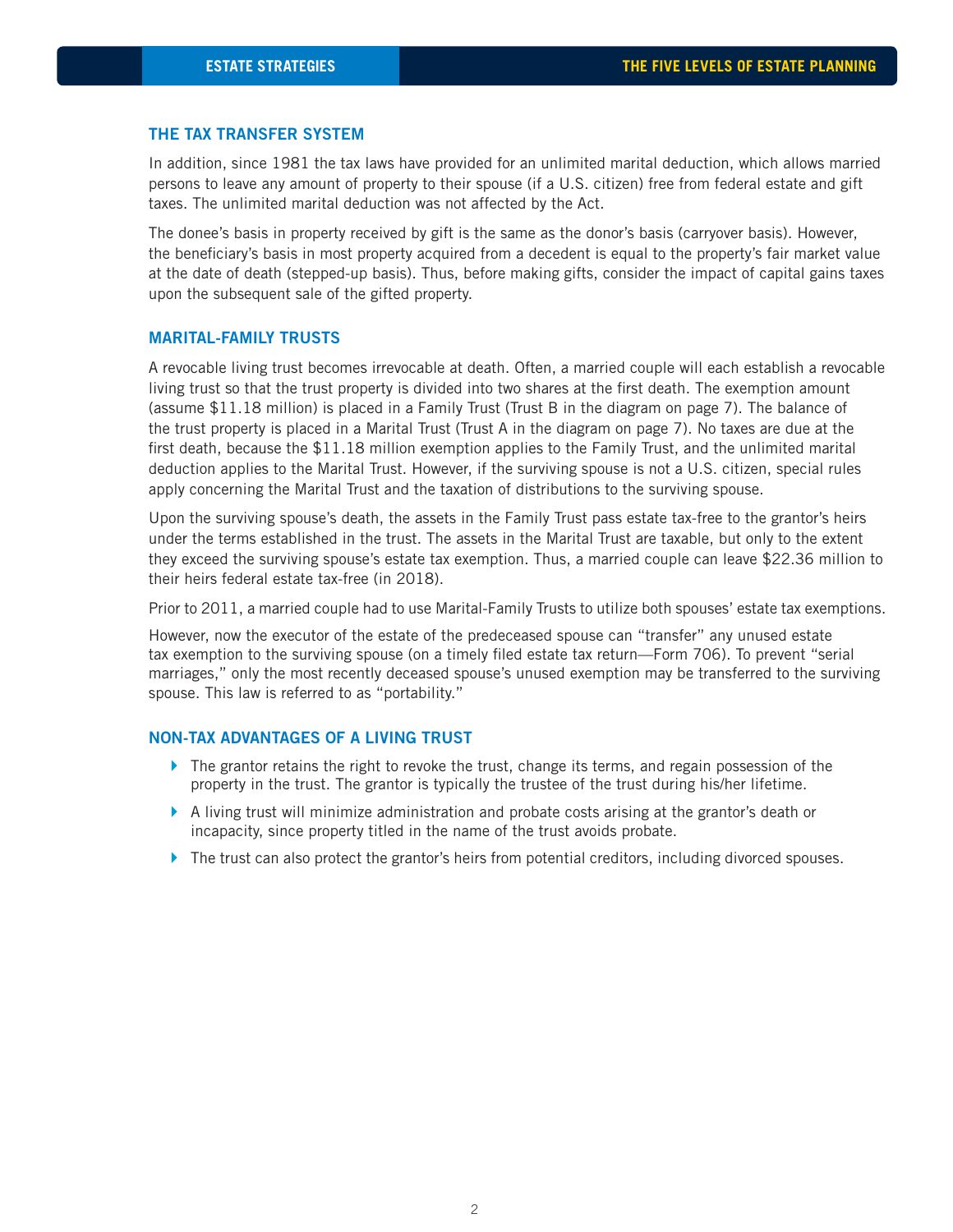#### **ADVANTAGES OF FUNDING A FAMILY TRUST AT FIRST SPOUSE'S DEATH IN LIEU OF PORTABILITY**

Despite the relative simplicity of just letting the surviving spouse use the predeceased spouse's unused estate tax exemption, there are several reasons for using a Marital-Family Trust described above, including the following:

- $\blacktriangleright$  The predeceased spouse's unused exemption is not indexed for inflation.
- $\blacktriangleright$  The first predeceased spouse's unused exemption will be lost if the surviving spouse remarries and survives his/her next spouse.
- ▶ The appreciation in the assets in the Family Trust is removed from the surviving spouse's estate.
- $\blacktriangleright$  The predeceased spouse (as opposed to the surviving spouse) controls the management and distribution of the assets in the Family Trust.
- $\blacktriangleright$  There is no transfer to the surviving spouse of the predeceased spouse's unused generationskipping transfer tax exemption (see page 13).

#### **DISCLAIMER TRUSTS**

A Family Trust does have some disadvantages. The surviving spouse's access to the assets in the Family Trust, albeit broad, is restricted. And there is no stepped-up basis at the surviving spouse's death for the assets in the Family Trust. The Family Trust also adds complexity to the surviving spouse's life in that separate records for the Family Trust must be maintained, and annual income tax returns (Form 1041) must be filed for the remainder of the surviving spouse's lifetime. Finally, if the first spouse to die has little or no assets other than an IRA, then for income tax purposes it's generally not advisable to use an IRA to fund a Family Trust (and forgo a spousal rollover).

Many couples with nontaxable estates, particularly those with children all from the same marriage, will prefer to simply leave their estate to the surviving spouse. But, for the reasons mentioned above, the same couples may want the ability to utilize a Family Trust. The solution may be a disclaimer trust. With a disclaimer trust, a married couple's revocable living trusts leave the deceased spouse's entire estate to the surviving spouse. The Family Trust is then funded only if the surviving spouse disclaims (refuses) part of the deceased spouse's estate. This enables the surviving spouse to decide how much to keep outright (to be taxed at the second death) and the amount to be allocated to the Family Trust (which is shielded from estate tax at the second death).

For married couples who live in states that have their own estate tax, postponing the federal estate tax until the death of the surviving spouse (by using a Marital-Family Trust) could result in a state death tax at the first spouse's death. This can occur if the state's estate tax exemption is less than the federal estate tax exemption. Another factor is whether state law provides for an unlimited marital deduction against the state death tax. By using a disclaimer trust, the surviving spouse, upon the advice of counsel, will be able to determine whether it is more or less advantageous to fully fund the Family Trust and pay any state death tax.

In making an informed decision to disclaim and how much to disclaim, one must examine the size of the combined estate, the surviving spouse's age and health (which impacts the spouse's need for funds), whether minor children will be beneficiaries of the Family Trust, the potential for appreciation in the assets not disclaimed, the status of the estate tax exemption, and the applicability of a state death tax.

The actual disclaimer must meet certain legal requirements and the surviving spouse must not accept any benefits from the assets to be disclaimed before making the disclaimer.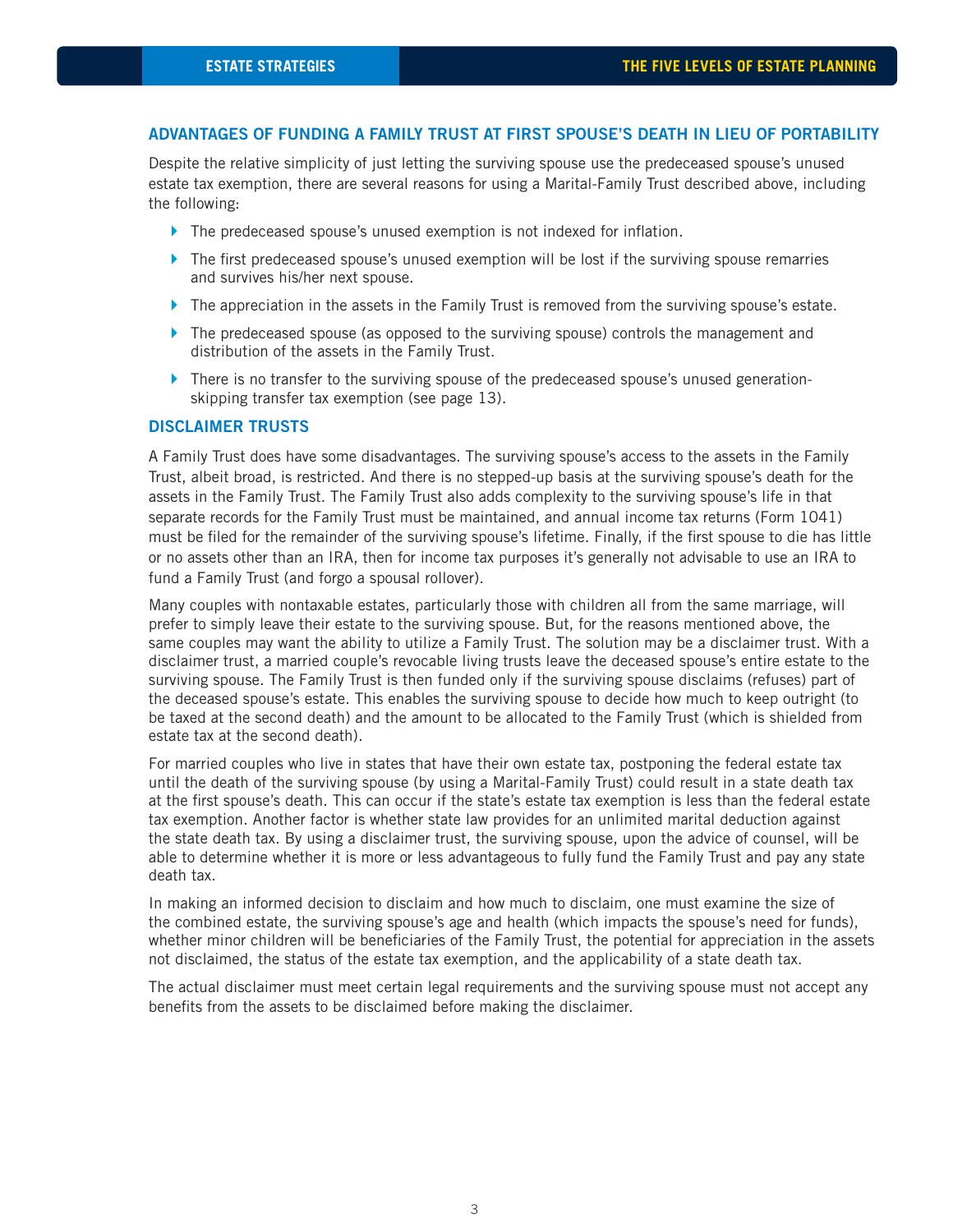#### **BENEFICIARY-CONTROLLED TRUSTS**

Trusts are used to protect beneficiaries from their inability, their disability, their creditors, and their predators. Included under "creditors" are estate taxes and divorced spouses. Most traditional trusts distribute the assets when the beneficiary reaches a certain age or ages, with the last distribution terminating the trust. But, once the assets have been distributed to the beneficiary, they are no longer protected from creditors. In contrast, a multi-generational "dynasty trust" protects the beneficiary from creditors, while at the same time allowing the "primary beneficiary" to control the trust as a co-trustee. Such trusts are sometimes referred to as "beneficiary-controlled" trusts. Following are the design features of the typical beneficiary-controlled trust:

- $\blacktriangleright$  The donor (i.e., parent or grandparent) is the grantor of the trust.
- $\blacktriangleright$  The child and his/her descendants are the beneficiaries of the trust. However, the child is the "primary beneficiary" of the trust during his/her lifetime and, therefore, the child's needs take priority over the needs of his/her descendants.
- $\blacktriangleright$  The trust has two trustees—the primary beneficiary (upon attaining the projected age of maturity) and an independent trustee. The independent trustee can be the primary beneficiary's friend or trusted advisor or a corporate fiduciary.
- $\blacktriangleright$  The primary beneficiary has the power to remove and replace the independent trustee from time to time, thereby maintaining the beneficiary-controlled feature of this trust design.
- $\blacktriangleright$  The trustees can distribute to the primary beneficiary (and his/her descendants) income and principal as needed for health, education, maintenance, and support.
- $\blacktriangleright$  The trust agreement also allows the trustees to acquire assets for the primary beneficiary's use and enjoyment (without compensation), such as vacation homes, artwork, jewelry, etc. The trustee could also invest in a business that employs the beneficiary.
- $\blacktriangleright$  The primary beneficiary can be given a broad nongeneral power to "re-write" the trust for future generations.
- $\blacktriangleright$  At the primary beneficiary's death, the assets remaining in trust pass to his/her children, but in further trust. At that time, the grandchild becomes the new primary beneficiary of his/ her separate trust, which now benefits the grandchild and the grandchild's descendants. This arrangement can be repeated for each successive generation for the maximum period permitted under state law.
- $\blacktriangleright$  To the extent of the grantor's generation-skipping tax exemption (which is the same as the estate tax exemption), plus the future appreciation thereon, there will be no estate taxes due as the trust property passes from one generation to the next.

Beneficiary-controlled trusts can be created at the grantor's death as part of the grantor's living trust, or can be used in irrevocable trusts, including irrevocable life insurance trusts (see Level Two). But the benefits of the beneficiary-controlled trust are only available if someone else, such as a parent or grandparent, sets up the trust.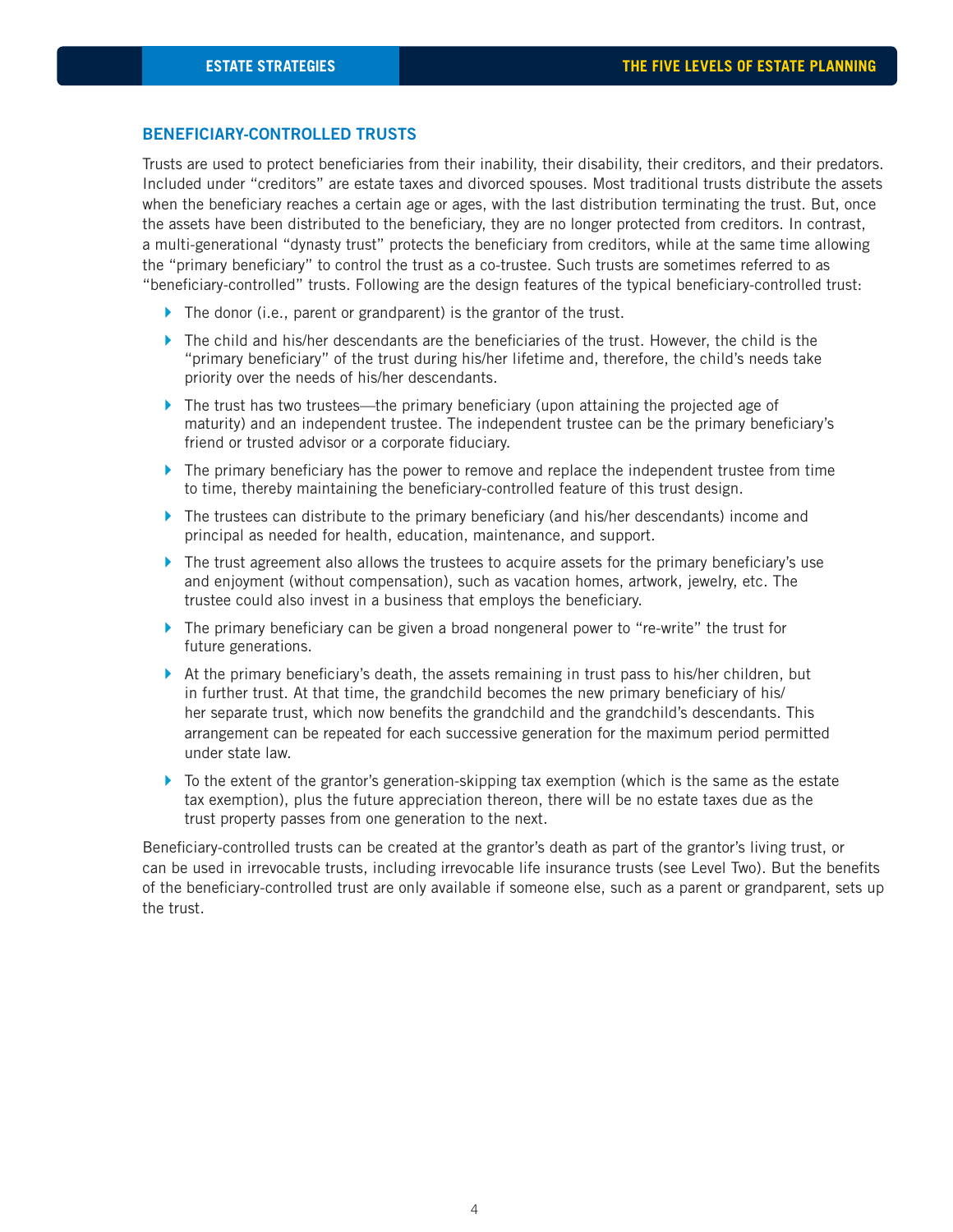| STEPS TO SUCCESSFUL ESTATE PLANNING           |                                                                                                     |                                                                       |  |  |  |  |
|-----------------------------------------------|-----------------------------------------------------------------------------------------------------|-----------------------------------------------------------------------|--|--|--|--|
| <b>STEP SIX:</b><br><b>PERIODIC REVIEW</b>    | • Changes in tax laws<br>• Changes in family situation                                              |                                                                       |  |  |  |  |
| <b>STEP FIVE:</b><br><b>EXECUTION</b>         | • Sign necessary documents<br>· Purchase necessary insurance<br>• Make revisions as needed          |                                                                       |  |  |  |  |
| <b>STEP FOUR:</b><br><b>IMPLEMENTATION</b>    | • Set goals<br>· Select beneficiaries, trustees,<br>agents, and patient advocates                   |                                                                       |  |  |  |  |
| <b>STEP THREE:</b><br><b>EXAMINE THE DATA</b> | • Determine if current needs are being met<br>• Determine if future needs have been<br>contemplated |                                                                       |  |  |  |  |
| <b>STEP TWO:</b><br><b>FACT FINDING</b>       | • Assets/Liabilities<br>• IRAs and Retirement Plans<br>• Beneficiary Designations                   | • Life Insurance<br>• Annuities<br>• Deeds                            |  |  |  |  |
| <b>STEP ONE:</b><br><b>SELECT A TEAM</b>      | • Attorney<br>• Accountant<br>• Banker                                                              | • Financial Planner<br>• Insurance Professional<br>• Valuation Expert |  |  |  |  |

#### **COMMON MISTAKES IN DESIGNING LIVING TRUSTS**

People often execute revocable living trusts without really understanding their trust's provisions. For example, is the Marital Trust a so-called Qualified Terminable Interest Property (QTIP) Trust? If not, then the surviving spouse can intentionally or unintentionally disinherit the children. Does the Family Trust allow income to be "sprinkled" to children and grandchildren? If not, the opportunity to shift income to lower tax brackets is lost. Does the trust agreement permit the trustee to postpone distributions to beneficiaries (beyond their required distribution dates) for good cause? If not, it may be impossible to protect trust assets from the beneficiaries' creditors, including divorced spouses. Do the Marital and Family Trusts give the surviving spouse a testamentary limited power to appoint trust property among children and grandchildren? If not, considerable flexibility to reduce the income and estate taxes of the children is lost. For these and many other issues too numerous to cover here, it is advisable to have one's estate planning documents reviewed by an estate planning specialist periodically.

#### **PLANNING FOR NON-TAXABLE ESTATES**

With the estate tax exemption set at \$11.18 million (as adjusted for inflation each year), fewer decedents will have taxable estates. Nevertheless, there are many reasons for people to prepare wills, trusts, and powers of attorney beyond minimizing estate taxes. Estate planning is about people and their desire to provide for their loved ones, to provide for their favorite charities, to assure the survival of a family business, and to protect assets from creditors.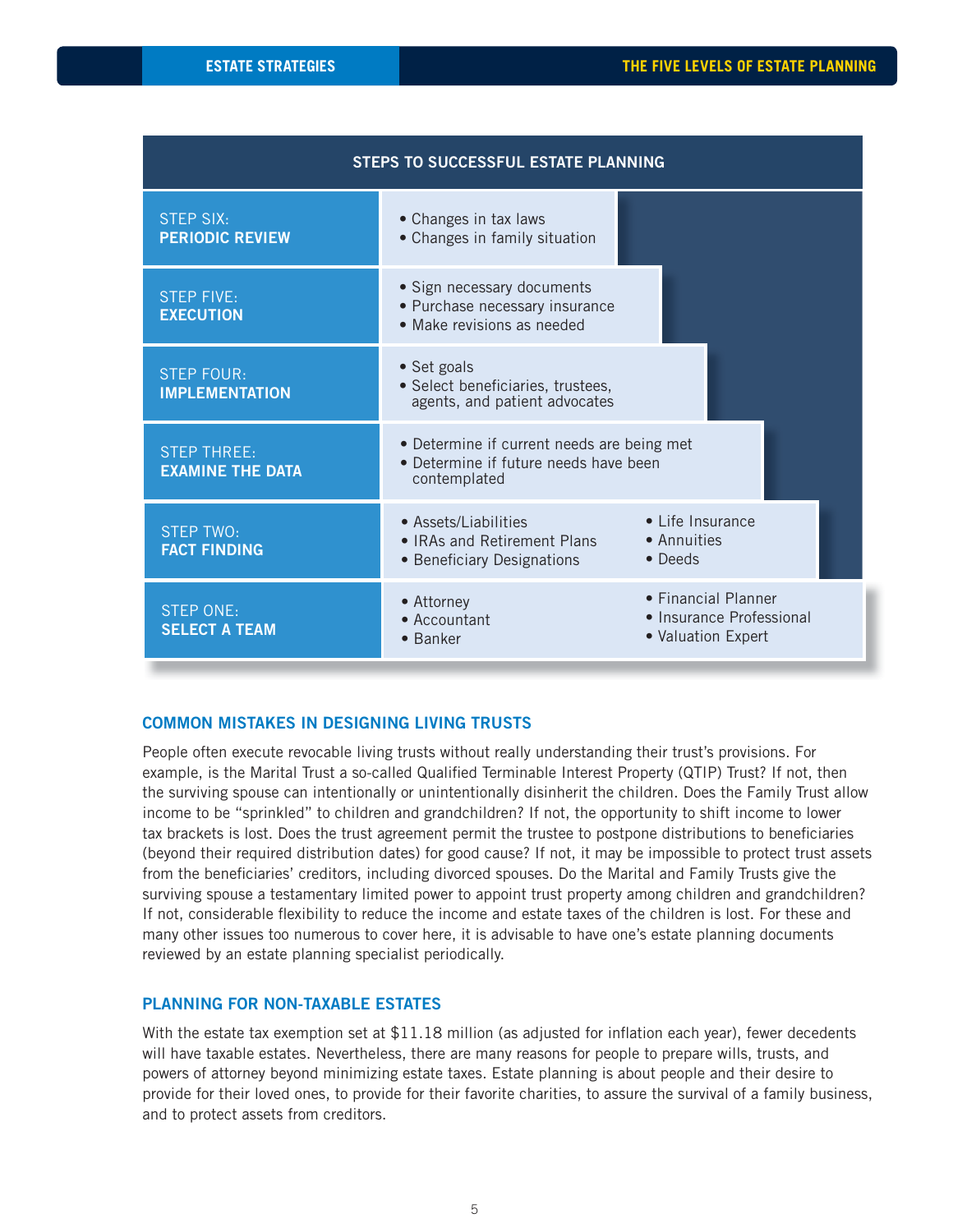Titling assets in the name of a living trust avoids the costs, delays, and publicity associated with probate upon death or incapacity. Determining at what ages, and in what increments, minors and young adults will receive their inheritance is critical. Guardians for minor children must be named. Only with advanced planning can one deal with special circumstances such as blended families, elderly parents, special needs children, and family businesses. Advanced planning can also address end-of-life decisions, mental incapacity, and long-term care issues. Finally, life insurance will continue to play an important role in nontaxable estates, including providing capital to replace the income lost when a breadwinner dies prematurely (see page 8).

# **CHARITABLE—LEVEL FIVE**  Zero Estate Tax CRT / CLAT **ADVANCED—LEVEL FOUR** QPRTs / GRATs / IDGTs **INTERMEDIATE—LEVEL THREE** Valuation discounts / FLLCs **BASIC—LEVEL TWO** Annual gifting: \$15,000/\$30,000 Irrevocable Life Insurance Trusts **FOUNDATIONAL—LEVEL ONE** Living trusts, property powers of attorney, health care powers of attorney, guardians, trustees, executors **ESTATE PLANNING PYRAMID**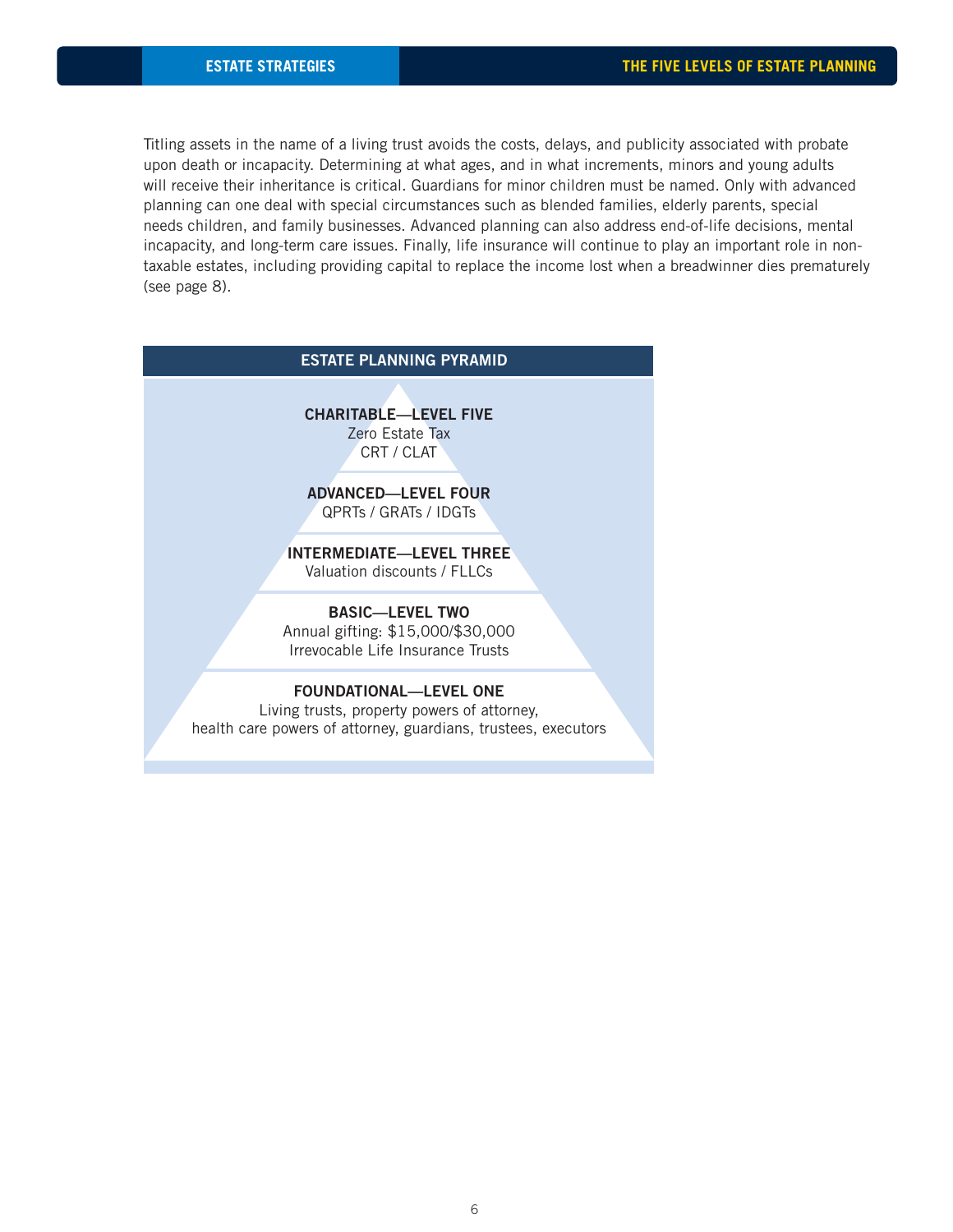### **LIVING TRUST DIAGRAM**

The Marital-Family type of trust is designed to make certain that the \$11.18 million estate tax exemption (for 2018) of each spouse is used, while allowing the surviving spouse to have use of all of the deceased spouse's assets during the remainder of the surviving spouse's lifetime. The Family Trust (Trust B) is generally not taxed at either death. The Marital Trust (Trust A) is generally taxed at the surviving spouse's death (less the surviving spouse's estate tax exemption).

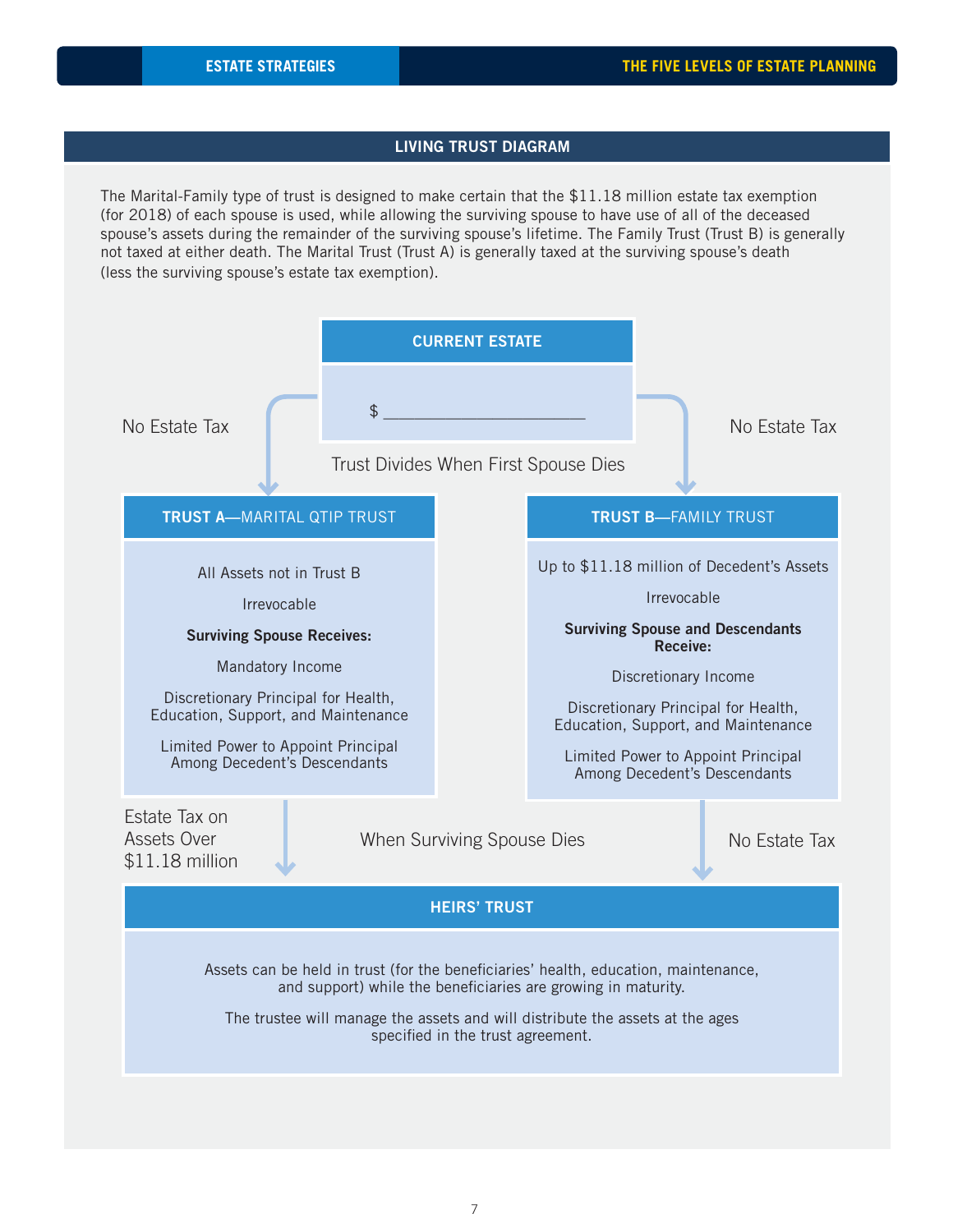### **Special Section**

#### **USING LIFE INSURANCE IN NON-TAXABLE ESTATES**

Estate planners commonly use life insurance as a method of creating liquidity to pay estate taxes. But with a \$11.18 million estate tax exemption in 2018 (\$22.36 million for married couples), for most decedents, the federal estate tax has been "repealed." Nevertheless, for the reasons described below, life insurance can still play a significant role in a non-taxable estate.

**Replace Lost Income.** Life insurance has long been used to protect young families from the disastrous effects of a breadwinner's untimely death.

**Wealth Replacement.** Charitable remainder trusts (CRTs) are often used by people who wish to sell highly appreciated assets without generating any immediate capital gains tax liability. A CRT is also a great tool for obtaining a charitable income tax deduction (see page 15). These benefits are derived from the fact that upon the death of the donor and the donor's spouse, the assets remaining in the CRT must pass to charity. A life insurance policy can be purchased for the benefit of the donor's heirs to "replace" the wealth passing to charity.

**Estate Equalization.** Most parents want to treat their children equally when dividing up their estate. But this may prove impossible with family businesses in which only the children active in the business are to receive the business. If the value of the business exceeds the active children's equal share of the estate, it is impossible to treat all the children equally. A simple solution is to use a life insurance policy as an estate equalizer. The non-active children (or a trust for their benefit) will be the beneficiaries of the policy.

**Creditor Protection.** The cash surrender value of a life insurance policy and/or the death proceeds from a policy may be protected from creditors. The availability of protection and any dollar limits thereon vary from state to state, and may be dependent upon who the beneficiaries of the policy are. For example, some states only protect a policy's cash surrender value and death proceeds if the insured's spouse and/or children are the beneficiaries of the policy.

**Second Marriages.** When children from a previous marriage are involved, estate planning becomes more complicated. Take the example of a second marriage in which the husband has children from a previous marriage. The husband establishes a living trust that, upon his death, provides his wife with income and principal as needed to maintain her accustomed standard of living, with the remainder passing to his children at his wife's subsequent death. This approach has two problems. First, the children have to wait until their stepmother's death to inherit their father's wealth. Second, as the remainder beneficiaries of the trust, the children have legal rights to challenge the distributions from the trust to their stepmother if those distributions exceed (in the children's opinion) the amount called for by the trust. A solution to these problems is life insurance on the husband's life. By naming his wife as the beneficiary of the life insurance, the husband can leave his estate to his children at his death (either outright or in trust).

**Special Needs Children.** Upon reaching age 18, a developmentally disabled individual is usually eligible for Supplemental Security Income (SSI), a federally funded program administered by the states. SSI eligibility generally is accompanied by eligibility for Medicaid, a state-administered federal program which primarily provides medical assistance. Many parents are skeptical about the future and/or level of the SSI and Medicaid programs. A solution to this potential problem is for the parents to purchase a second-to-die life insurance policy. The policy will be owned by the parents and will be payable to a "special needs trust" for the benefit of the disabled child at the surviving parent's death. A special needs trust is designed to "supplement" SSI and Medicaid without disqualifying the child from those programs' coverage. Upon the death of the disabled child before the complete distribution of the trust property, the assets remaining in the trust can pass to the other children.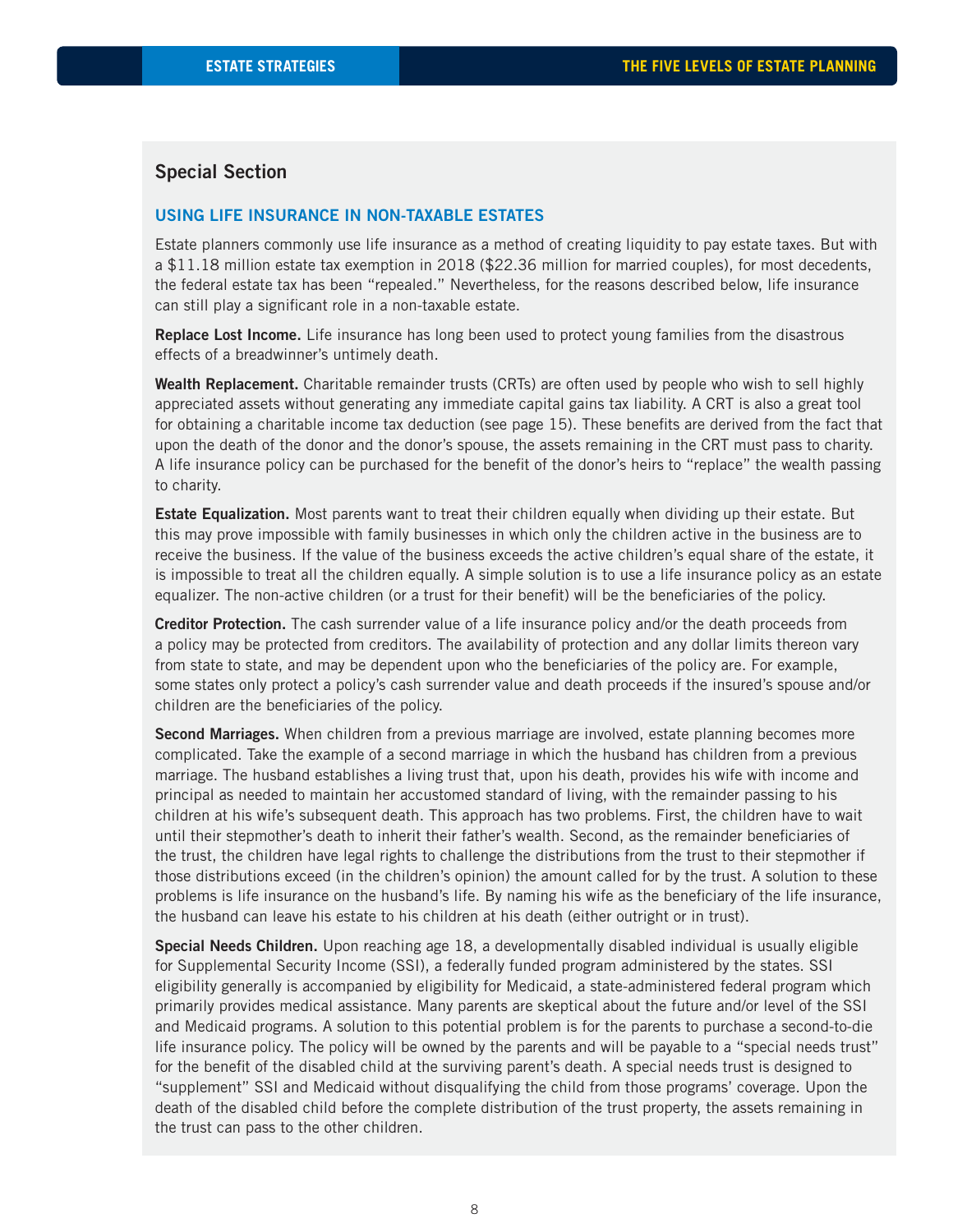[Annuity Arbitrage. Many people who are averse to the stock market's daily fluctuations prefer to invest in municipal bonds or certificates of deposit (CDs). In exchange for this security, the yield on these investments is quite low. A better alternative to municipal bonds and CDs in many cases is a singlepremium immediate annuity contract. Not only is the annuity a safe investment (based on the strength of the carrier), it invariably will produce a significantly higher yield than muni-bonds or CDs. The problem with an annuity is that the payments cease when the annuitant dies. Accordingly, unlike the case with muni-bonds or CDs, the annuity owner's children will not inherit the annuity. The solution is to purchase a life insurance policy to "replace" the wealth lost when the annuitant dies. The cash to pay the premiums is generated from the increased cash flow from "converting" the muni-bonds and CDs into an immediate annuity. [

**Medicaid Planning.** For a person to become eligible for long-term care Medicaid benefits (i.e., nursing home care), income and assets must be below frightfully low levels. But what about those persons with substantial assets who are not financially eligible for Medicaid? What options are available to them to protect their assets from the high cost of nursing home care? Long-term care (LTC) insurance can be purchased to pay for such care. However, LTC insurance premiums increase dramatically for persons over age 65. A better answer may be to purchase life insurance. If the insured needs long-term care and, therefore, must use private funds to pay for such care, the insurance proceeds will eventually "replace" the assets spent on long-term care. Life insurance assures that the insured's heirs are not "disinherited" by the high cost of long-term nursing home care. In the event that the insured never requires long-term care, then, upon the death of the insured, the heirs will receive a larger inheritance.

**Charitable Planning.** Even without transfer taxes, many charitably-inclined persons will want to make lifetime gifts to their favorite charities. The advantages of naming a charity as the owner, beneficiary, and premium payer of a life insurance policy are numerous. First, the insurance proceeds eventually will provide the desired capital gift for a comparatively small outlay in the form of premium payments. Second, each year, if the donor-insured itemizes, he/she may be entitled to an income tax deduction equal to the premium payments gifted to the charity (subject to income limitations). Finally, because only the purchase of life insurance is involved, there are no complex details to be handled.

**Avoiding Income Taxes on Traditional Retirement Plans.** Contributing to a traditional retirement plan or traditional IRA is perhaps the best way to accumulate wealth because of the combination of tax-deductible contributions and tax-deferred savings. Such plans, however, are the worst way to distribute wealth because of the double tax (estate and income taxes) imposed on the distributions. Even without an estate tax, upon the death of the surviving spouse, the children must begin taking distributions and incurring income taxes. A better strategy for a charitably-inclined traditional IRA owner might be to withdraw cash from the IRA or pension plan, pay the income tax, and use the after-tax proceeds to purchase a life insurance policy for the benefit of the participant's heirs. The policy will have a face value equal to the IRA's projected value at the death of the participant. After the participant has died, the heirs will receive the insurance proceeds income tax-free, and the balance in the retirement plan could pass to charity or to a private foundation income tax-free! For a married participant, a survivorship policy can be used. The only "loser" in this scenario is the IRS.

**Conclusion**. For the many reasons described above, life insurance is uniquely suited to handle many nonestate tax issues commonly confronted in estate [and financial] planning. Moreover, life insurance is likely to remain tax-favored and a good hedge if the insured does not live until his/her life expectancy. As such, life insurance deserves a place in one's overall asset allocation.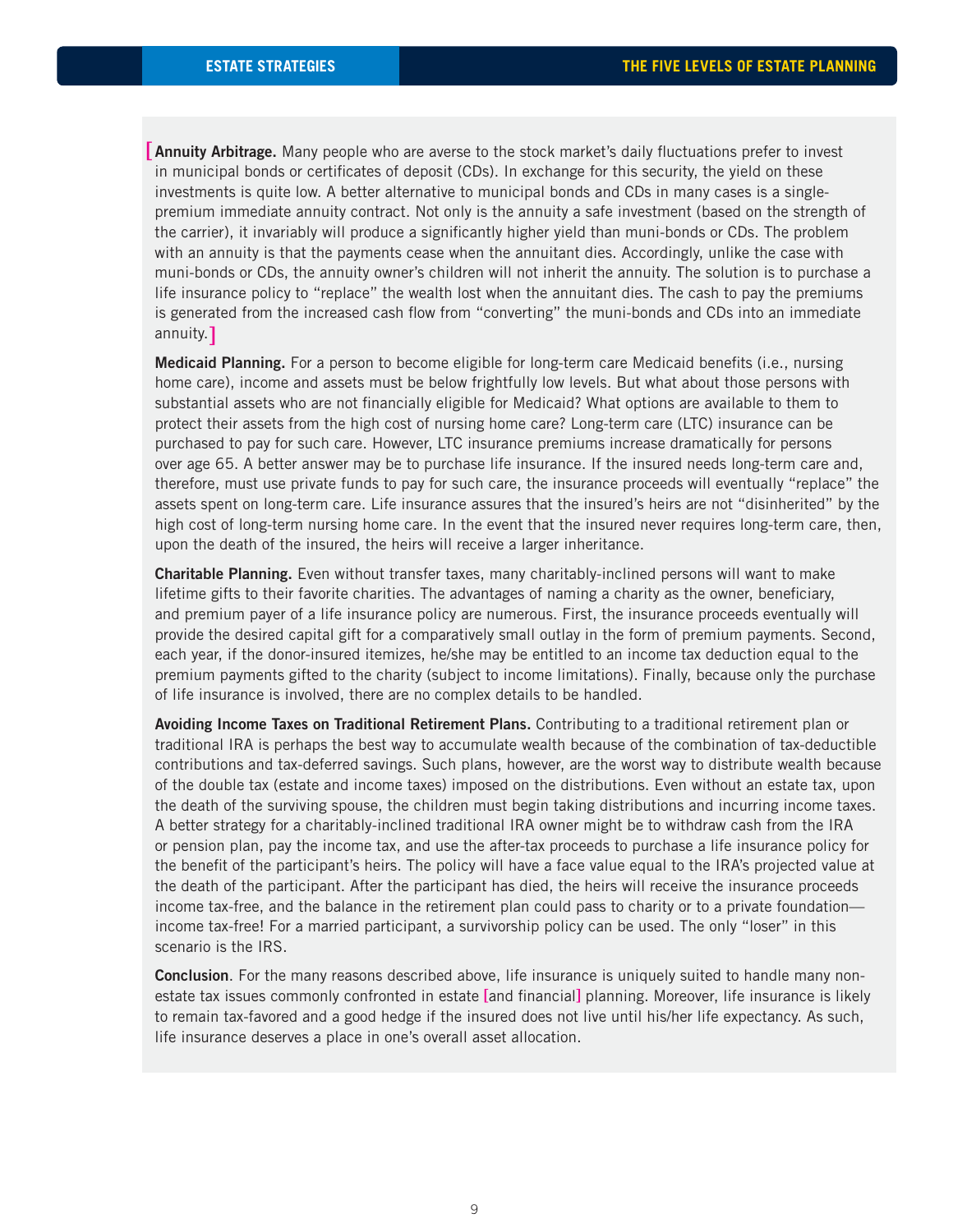| <b>INSURANCE COMPARISON CHART</b>                            |                               |                                              |                                        |                                 |  |
|--------------------------------------------------------------|-------------------------------|----------------------------------------------|----------------------------------------|---------------------------------|--|
| <b>INSURANCE</b><br><b>TYPE</b>                              | <b>PREMIUM</b>                | <b>DEATH BENEFIT</b>                         | <b>ACCESS TO</b><br><b>CASH VALUE?</b> | <b>MARKET</b><br>PARTICIPATION? |  |
| <b>LEVEL TERM</b><br><b>INSURANCE</b>                        | Relatively<br>low; fixed      | Fixed during the<br>term, then zero          | N <sub>O</sub>                         | N <sub>O</sub>                  |  |
| <b>RENEWABLE</b><br><b>TERM</b><br><b>INSURANCE</b>          | Relatively<br>low; increasing | Fixed                                        | N <sub>O</sub>                         | N <sub>O</sub>                  |  |
| <b>DECREASING</b><br><b>TERM</b><br><b>INSURANCE</b>         | Relatively<br>low; decreasing | Decreasing<br>during the term,<br>then zero  | N <sub>O</sub>                         | N <sub>O</sub>                  |  |
| <b>WHOLE LIFE</b><br><b>INSURANCE</b>                        | Relatively<br>high; fixed     | Fixed<br>minimum amount,<br>some upside      | <b>YES</b>                             | N <sub>O</sub>                  |  |
| <b>UNIVERSAL</b><br><b>LIFE INSURANCE</b>                    | Relatively<br>high; flexible  | Variable                                     | <b>YES</b>                             | N <sub>O</sub>                  |  |
| <b>VARIABLE</b><br><b>WHOLE LIFE</b><br><b>INSURANCE</b>     | Relatively<br>high; fixed     | Fluctuates with<br>investment<br>performance | <b>YES</b>                             | <b>YES</b>                      |  |
| <b>VARIABLE</b><br><b>UNIVERSAL</b><br><b>LIFE INSURANCE</b> | Relatively<br>high; flexible  | Fluctuates with<br>investment<br>performance | <b>YES</b>                             | <b>YES</b>                      |  |

Please Note: This chart is intended to assist the reader in selecting life insurance coverage and is not a recommendation.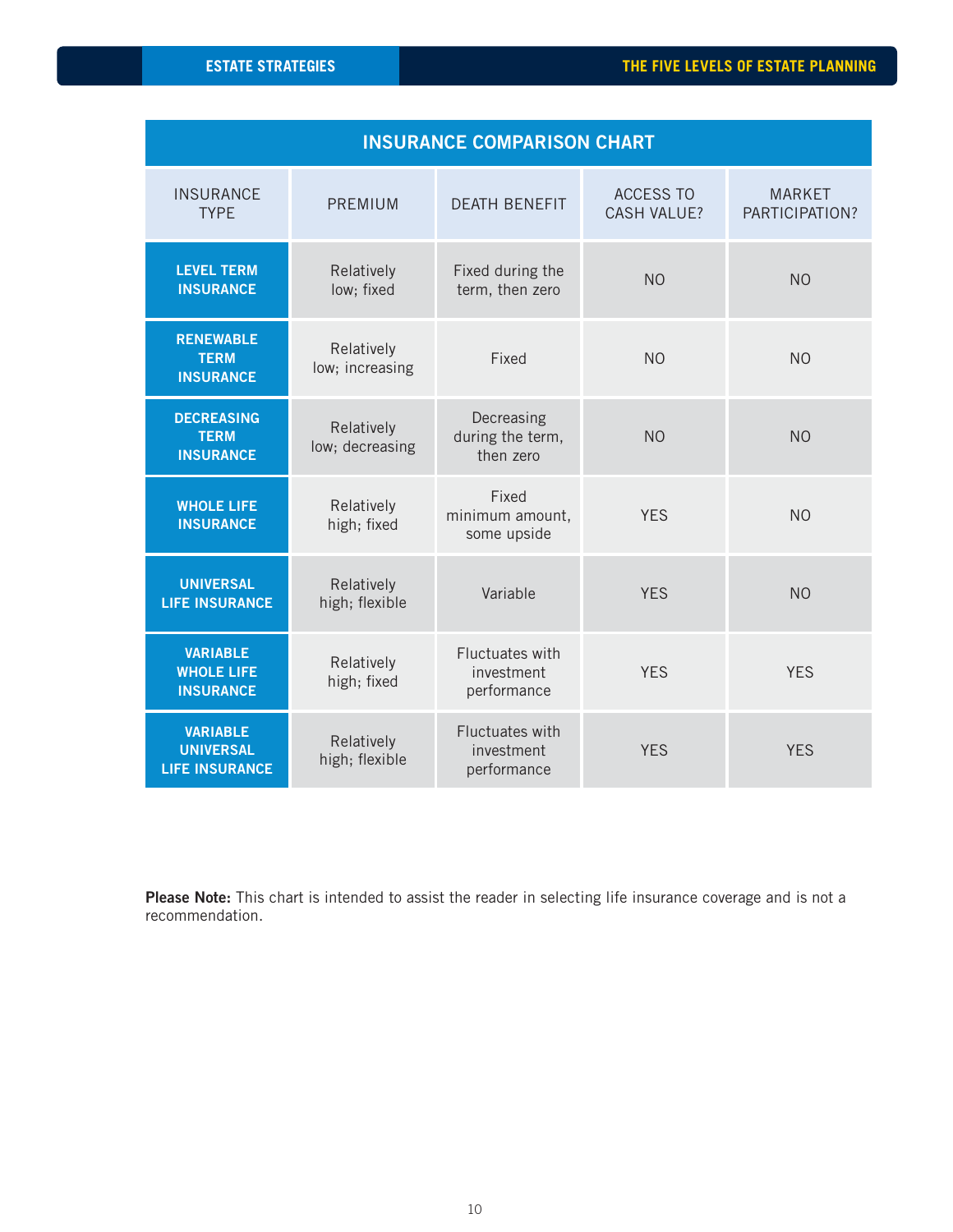# **LEVEL TWO PLANNING**

#### **THE IRREVOCABLE LIFE INSURANCE TRUST**

#### **Situation**

The projected estate is larger than the estate tax exemption.

#### **Objectives**

- } Remove life insurance proceeds from the insured's gross estate while still providing benefits to the surviving spouse and descendants.
- ▶ Take advantage of the \$15,000/\$30,000 for married couples) annual gift tax exclusion (per donee) as indexed for inflation.
- $\blacktriangleright$  Leverage the annual gift tax exclusion through the purchase of life insurance, including second-to-die life insurance.
- $\blacktriangleright$  Use the tax-free death benefit to provide liquidity to the estate through the purchase of assets from the estate or loans to the estate.

#### **Tools & Techniques**

- ▶ Irrevocable Life Insurance Trusts
- ▶ Dynasty Trusts

#### **Disadvantages**

- ▶ Grantor-insured cannot act as the trustee of an irrevocable trust.
- $\blacktriangleright$  Trust is irrevocable and, therefore, cannot be amended or revoked.
- ▶ Grantor cannot directly reach trust property (i.e., cash values) during lifetime. However, the trustee can use cash values for the benefit of the grantor's spouse and descendants during grantor's lifetime.

#### **THE "CRUMMEY" TRUST**

This type of irrevocable life insurance trust is a popular device used in making gifts that qualify for the \$15,000/\$30,000 gift tax annual exclusion. Most other forms of gifts that qualify for the annual exclusion require an immediate or at least a very early (i.e., age 21) distribution of the assets to the beneficiary. Since 1998, the gift tax annual exclusion has been indexed annually for inflation. The "Crummey" Trust takes its name from a court case upholding this type of trust and supporting its tax benefits.

Each time a contribution is made to a Crummey Trust, a temporary right (usually 30 days) to demand withdrawal of that contribution from the trust is available to the beneficiaries. If the demand right is not exercised, the contribution remains in the trust for management by the trustee.

Because the right of withdrawal is not usually exercised, the trustee may use the funds (income and/or principal) for some purpose desired by both the trust grantor and the beneficiaries. Paying premiums on insurance on the life of the grantor is its typical use. With a single life policy, when the grantor-insured dies, the insurance proceeds are used to provide benefits to the surviving spouse, children, and/or grandchildren. Properly structured, the insurance proceeds are not taxed in the estate of the grantor or in the estate of the grantor's spouse. Moreover, when both spouses have died, the insurance proceeds can then be used to help pay the federal estate tax that may be due. This is accomplished by having the Crummey Trust purchase assets from, or loan money to, the estate(s) of the grantor and/or the grantor's spouse as allowed in the trust agreement. A married couple with no need for liquidity at the first spouse's death can purchase a second-todie policy to provide the liquidity to pay estate taxes at the surviving spouse's death.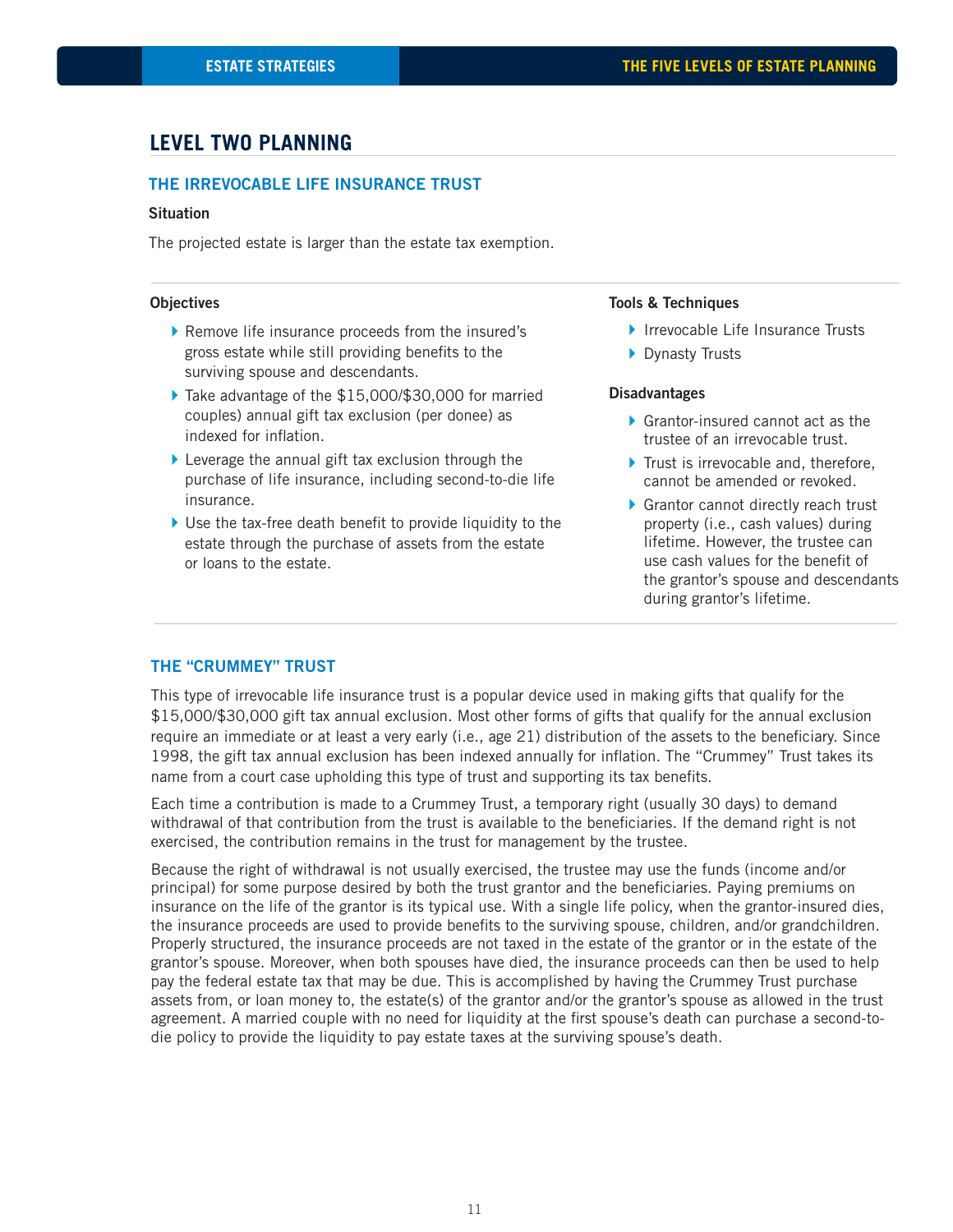The main advantage of an irrevocable life insurance trust is the reduction of the gross estate by the annual gifts to the trust and the exclusion of the death benefit from the estate. As long as the grantor-insured establishes an irrevocable trust and retains no powers over the policy or the trust that could be construed as ownership, the death benefit received by the trust will be excluded from the grantor's gross estate. For an existing policy transferred to the trust, the grantor-insured must survive at least three (3) years from the transfer of the policy to the trust. Otherwise, the death benefit will be included in the grantor's estate. This three-year rule can be avoided for a new policy by having the trust apply for the policy as the initial owner.

In funding the Crummey Trust, the vehicle of choice is invariably life insurance because: (i) it increases substantially in size upon the grantor-insured's death—generally, both federal income and estate tax-free; (ii) it can usually be funded with gifts qualifying for the \$15,000/\$30,000 gift tax annual exclusion (per donee); (iii) the cash value of a permanent policy permits funding flexibility since the cash values can be used to pay the premiums after a period of years; and (iv) the death benefit can eventually be used to provide liquidity to help pay the grantor's estate taxes. In essence, the Irrevocable Life Insurance Trust allows estate taxes to be paid for the estate rather than from the estate.

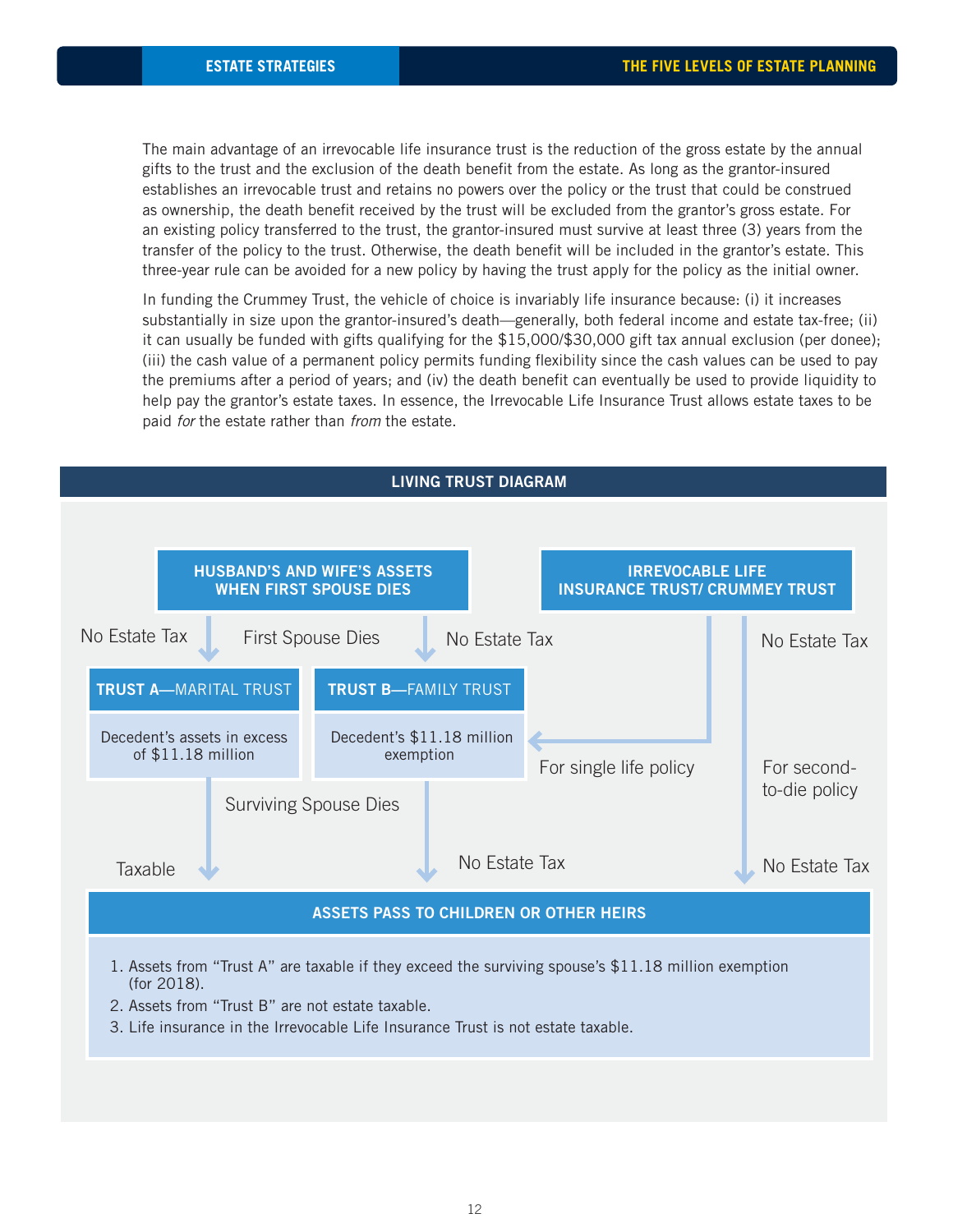#### **GENERATION-SKIPPING TRANSFER TAXES**

A generation-skipping transfer ("GST") tax applies to lifetime or death-time transfers to a member of a generation more than one generation younger than the donor (i.e., grandchildren). The GST tax is in addition to the gift or estate tax. However, there is an exemption against the GST tax that is the same as the estate tax exemption (\$11.18 million in 2018). The GST tax rate is the same as the highest estate tax rate (40%).

#### **DYNASTY TRUSTS – LEVERAGING THE GST EXEMPTION**

A Crummey Trust funded with life insurance can leverage a grantor's GST tax exemption. For example, a married couple can gift up to \$22.36 million to a Crummey Trust using their \$15,000/\$30,000 annual gift tax exclusion (per donee), and their \$22.36 million gift/GST tax exemption (for 2018). The trustee could, in turn, use these gifts to purchase a second-to-die life insurance policy on the grantors' lives.

Let's assume this results in a \$10 million second-to-die life insurance policy being purchased on a couple's lives. Assume further that the premiums paid totaled \$2 million and that the couple used their \$30,000 annual gift tax exclusion to cover the premiums gifted to the Crummey Trust. Upon the death of the surviving spouse, the following benefits will be realized:

- $\blacktriangleright$  The entire death benefit will generally be received by the Crummey Trust income tax-free.
- $\blacktriangleright$  The entire death benefit will be estate tax-free because the grantors did not possess any "incidents of ownership" over the policy.
- $\blacktriangleright$  There will be no GST tax because a portion of the grantors' \$22.36 million GST tax exemption (for 2018) was used against the \$2 million of gifts to make the trust 100% "GST tax exempt." Moreover, the couple will still have \$20.36 million of GST exemption remaining.
- $\blacktriangleright$  The beneficiaries will receive the income from the trust plus any principal needed for their health, education, maintenance, and support.
- $\blacktriangleright$  Upon the death of the children, the trust property (including any appreciation) will pass estate taxfree to the grandchildren and perhaps to even more remote descendants depending upon state law.
- $\blacktriangleright$  The assets in the Crummey Trust will be outside the reach of the beneficiaries' creditors, including divorced spouses.

### **DYNASTY/CRUMMEY TRUST**

**Assumptions:** The insurance shown is for illustrative purposes only.

- 1. Amount of insurance at death of surviving spouse is \$10 million.
- 2. Growth rate after taxes and distributions to beneficiaries is 4% annually.
- 3. One generation  $=$  30 years.
- 4. Federal Estate Tax  $= 40\%$

The insurance shown above is for illustrative purposes only. The death benefit and premium are hypothetical and do not represent any particular company or product. Investment and insurance values are projections only, not guarantees.

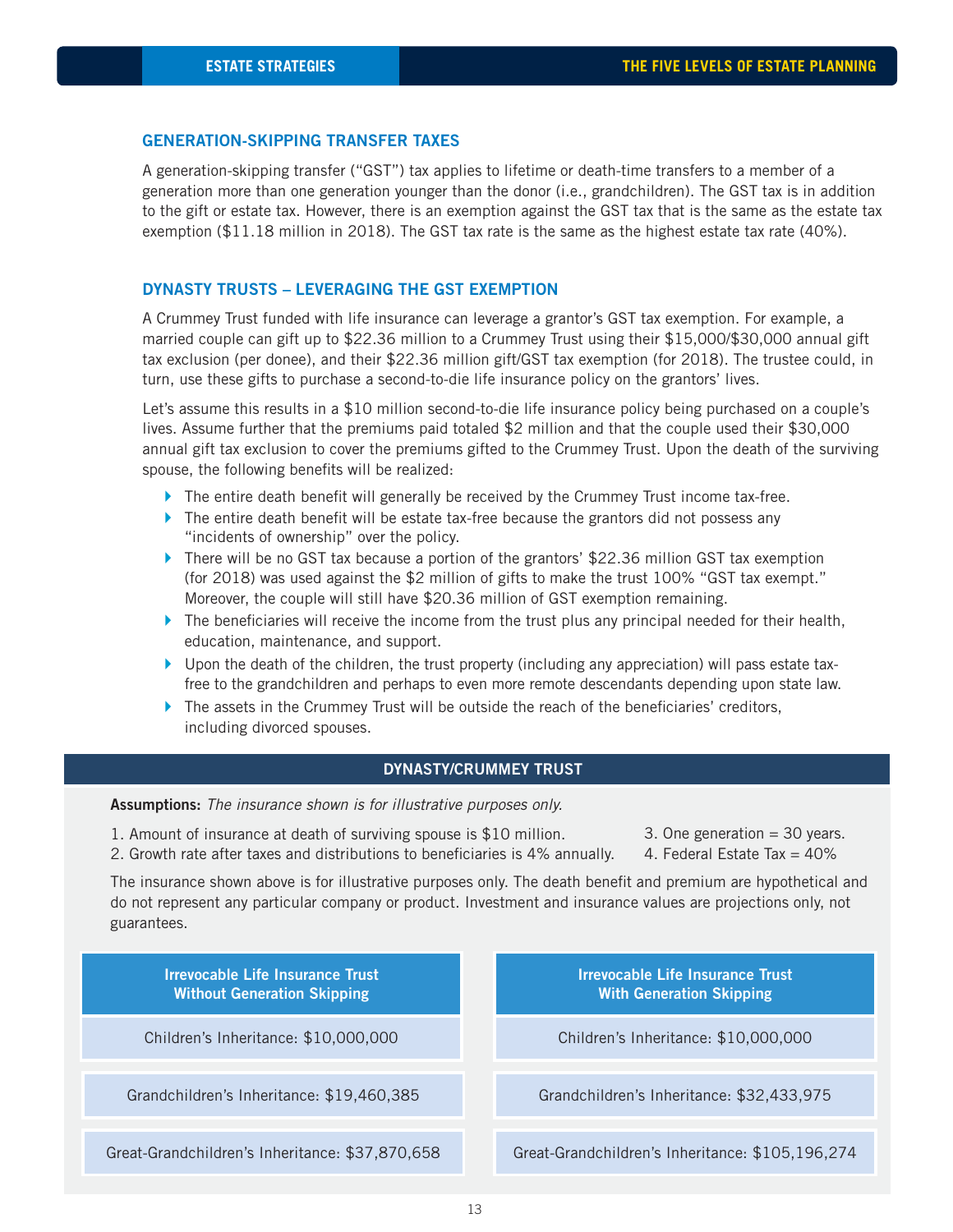### **Special Section**

#### **THE THREE LEVELS OF BUSINESS SUCCESSION PLANNING**

One of the chief concerns facing family business owners is how to effect an orderly and affordable transfer of the business to the next generation and/or key employees. Failure to properly plan for a smooth transition can result in monetary losses and even loss of the business itself. Following are ways to help keep the family business in the family.

There are essentially three levels to a business succession plan. **The first level is management.** The day-today management of the business may be left to one child, while ownership of the business is left to all of the children (whether or not they are active in the business).

**The second level of a business succession plan is ownership.** Business owners must assess the most effective means of transferring ownership and the most appropriate time for the transfer to occur. They must also examine ways to leave their businesses to those children who are active in the business, while still treating all of their children fairly (if not equally).

**The third level is transfer taxes.** Estate taxes alone can claim up to 40% of the value of the business, frequently resulting in a business having to liquidate or take on debt to keep the business afloat. To avoid a forced liquidation or the need to incur debt to pay estate taxes, there are a number of lifetime gifting strategies that can be implemented by the business owner to minimize (or possibly eliminate) estate taxes.

#### **LEVEL ONE – MANAGEMENT.**

In the typical family business, the future leader is likely to be one of the business owner's children. If so, steps must be taken to assure that the future leader has the support of the key employees. Among the commonly used techniques to assure that key employees remain with the business during the transition period are employment agreements, nonqualified deferred compensation agreements (a so-called "private" pension plan"), stock option plans, and change of control agreements.

#### **LEVEL TWO – OWNERSHIP.**

Often, a major concern for family business owners with children who are active in the business is how to treat all of the children fairly (if not equally) in the business succession process. Other concerns for the business owner include when to give up control of the business and how to guarantee sufficient retirement income. Simultaneous with the gifting and/or selling of business interests, new owners should enter into a buy-sell agreement with current owners.

#### **LEVEL THREE – TRANSFER TAXES.**

The transfer tax component of business succession planning involves strategies to transfer ownership of the business while minimizing gift and estate taxes. The gift and estate-tax consequences deserve special attention. Unanticipated federal estate taxes can be so severe that the business may need to be liquidated to pay the tax.

For business owners with large estates, a gifting program can be used to reduce estate taxes. For lifetime gifts or a sale of the business, non-voting shares are usually used for two reasons. The first is to allow the business owner to retain control of the business until a later date (i.e., the owner's death, disability or retirement). The second reason is to reduce the gift tax value of the shares through possible valuation discounts for lack of control and marketability (see page 17).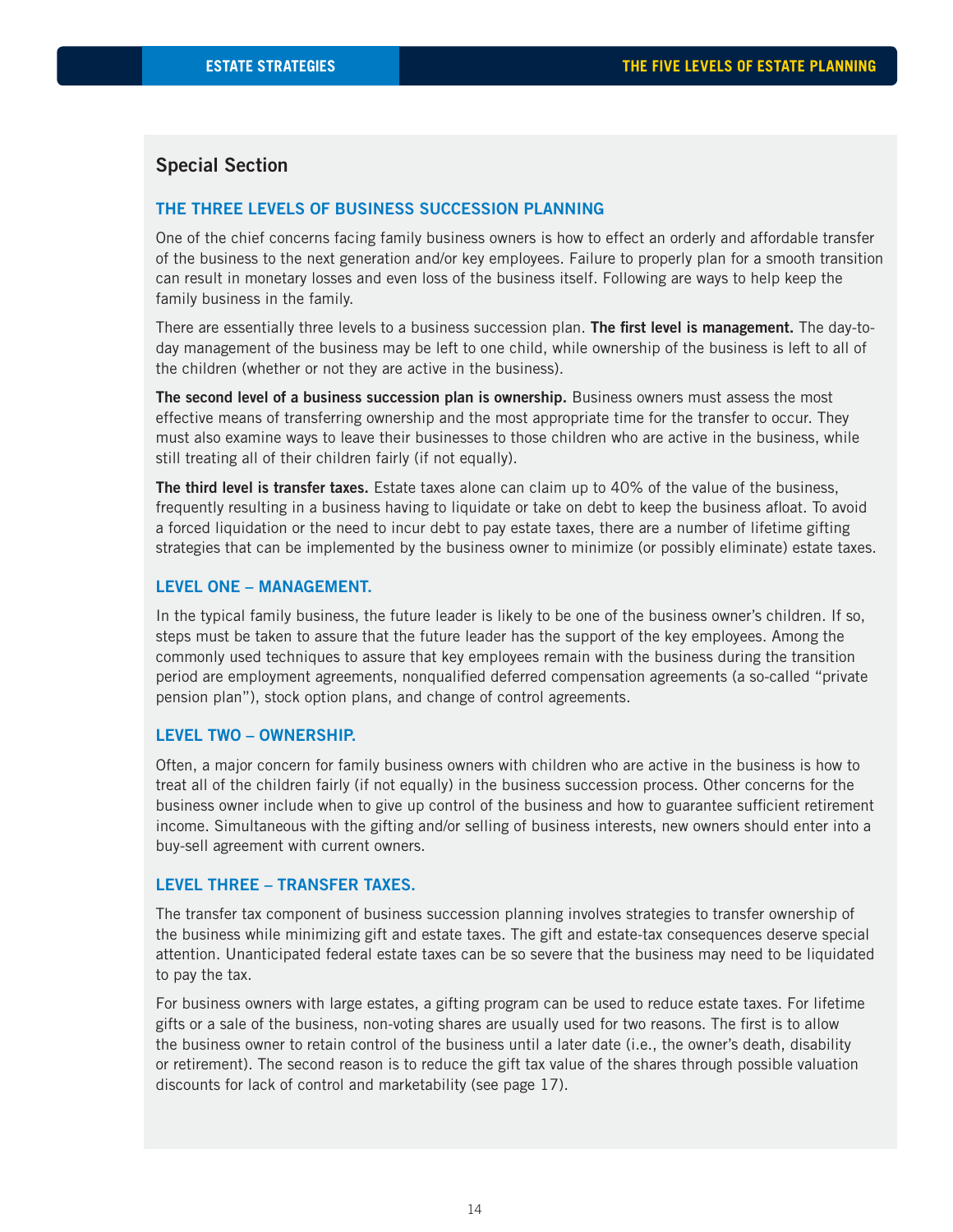Tax-free gifts of business interests up to \$15,000/\$30,000 for married couples) can be made annually to as many donees as the business owner desires. Beyond the \$15,000 annual gift tax exclusion, the business owner can gift \$11.18 million (\$22.36 million for a married couple) in 2018 gift tax-free. While the use of the \$11.18 million/\$22.36 million gift tax exemption reduces (dollar for dollar) the estate tax exemption at death, such gifts remove the income and future appreciation on the gifted property from the business owner's estate. While a business owner can gift shares in the business outright, consideration should be given to making the gifts in trust to protect the children from creditors, ex-spouses, and estate taxes. Life insurance plays an important role in a business succession plan. For example, some business owners will wait until death to transfer all or most of their business interests to one or more of their children. If the business owner has a taxable estate, life insurance can provide the children receiving the business the cash necessary for them to pay the estate taxes on the business. A business owner can use life insurance to provide those children who are not involved in the business with equitable treatment. Life insurance is also commonly used to informally fund the business's obligations under nonqualified deferred compensation plans for key employees. Finally, life insurance is usually the most economical way to provide the cash necessary for the business or the surviving owners to purchase a deceased owner's interest pursuant to the terms of a buy-sell agreement.

# **Special Section** [

#### **CHARITABLE REMAINDER TRUSTS**

A Charitable Remainder Trust ("CRT") enables an individual to make a deferred gift to charity(ies), usually of appreciated assets such as marketable securities, real estate, or closely-held stock, while retaining a lifetime right to payments from the CRT. Since the CRT is a tax-exempt trust, when it sells the appreciated assets it does not pay any capital gains tax. This results in increased cash flow to the donor (and the donor's spouse). Moreover, the donor is entitled to an immediate charitable income tax deduction resulting in further reduced taxes. Finally, upon the death of the donor (and the donor's spouse), the assets in the CRT pass to the designated charity(ies) estate tax-free!

The CRT can be a unitrust or an annuity trust. A unitrust's payments to the donor will vary since they are based on a set percentage (at least 5% but not more than 50%) of the CRT's annually revalued principal. Conversely, an annuity trust's payments to the donor will not vary as they are based on a set percentage (at least 5% but not more than 50%) of the initial value of the CRT. Either type of CRT can require that payments be made for the lives of the donor and one or more persons, such as the donor's spouse.

The donor (and the donor's spouse) can act as the trustee(s) of the CRT, and can control and manage the trust corpus. If non-marketable assets (i.e., land or closely-held business interests) are contributed to the CRT, an independent co-trustee is required. In managing the trust assets, the trustee(s) cannot be obligated by a pre-existing contract to sell the donated assets.

Property subject to verbal pre-existing contracts might also be viewed as obligating the trustee(s) to sell, and are generally not appropriate assets for a CRT. The trustee(s) has a fiduciary duty to manage the trust assets, not only for the benefit of the income beneficiaries (donor(s)), but also the charity(ies).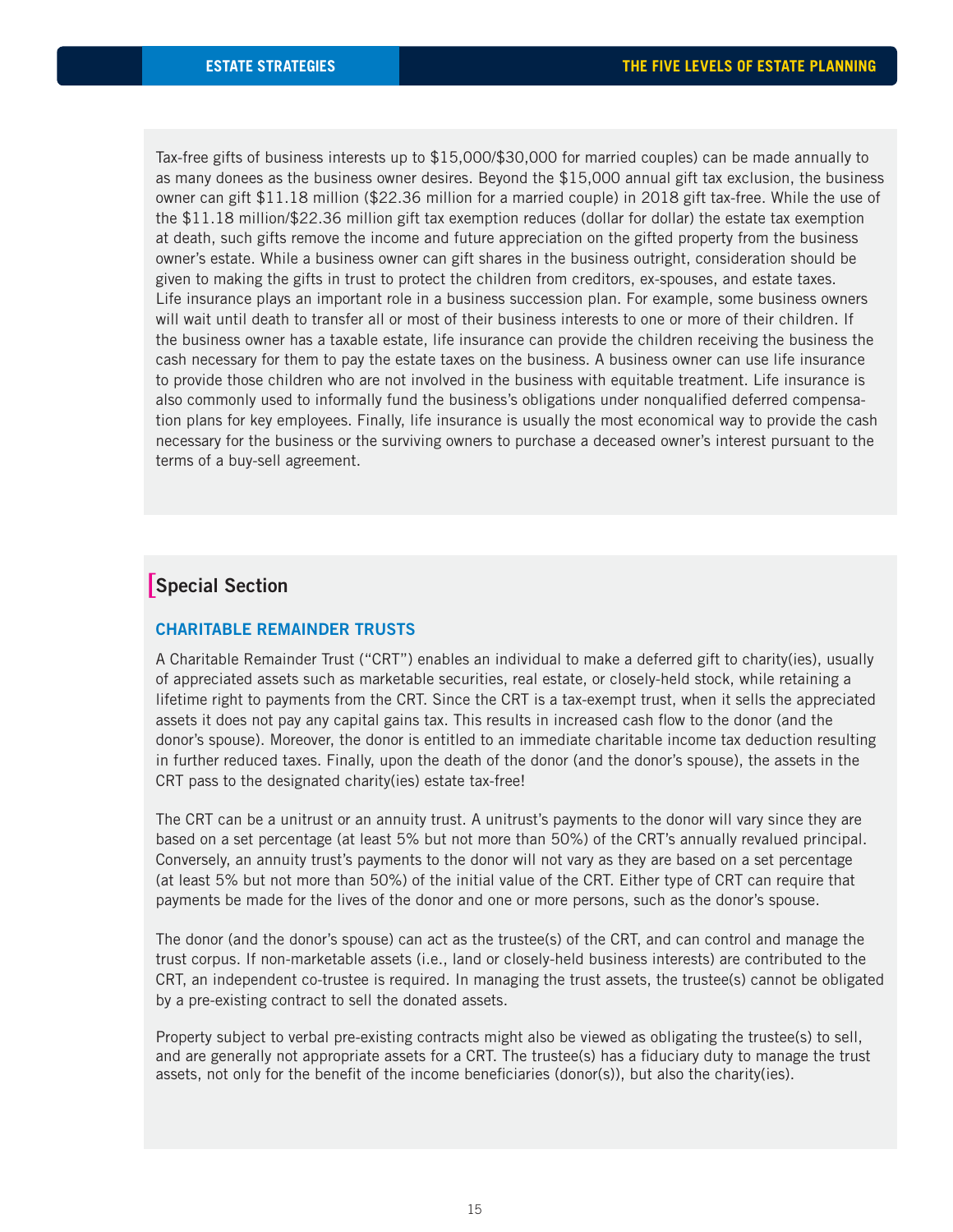The income tax deduction is the present value of the remainder interest passing to charity (which must be at least 10% of the initial fair market value of the trust's assets), and is based on the age of the donor (and, if a beneficiary, the donor's spouse), the selected payout, the amount contributed to the CRT, and the IRS's assumed rate of return (published monthly). For example, an older donor and a smaller payout will result in a larger charitable income tax deduction, and vice-versa. Upon the death of the surviving spouse, assuming there are no other income beneficiaries, the balance in the CRT passes to the designated charity(ies) free of estate tax because of the unlimited charitable estate tax deduction. Thus, at first blush, it would appear that the donor's children are being disinherited. However, simultaneous with the creation of the CRT, the donor will usually establish an irrevocable life insurance trust for the benefit of his/her children. This is sometimes called a "Wealth Replacement Trust."

A married donor will typically use a second-to-die life insurance policy in his/her Wealth Replacement Trust. The donor will use the tax savings from the charitable income tax deduction and the increased cash flow resulting from the use of the CRT to make gifts to the Wealth Replacement Trust, thereby providing for the "replacement" of the property eventually passing to charity.

In summary, by using a CRT in conjunction with a Wealth Replacement Trust, the donor can increase spendable income; reduce or eliminate income, capital gains, and estate taxes; secure a tax-free inheritance for his/her heirs; and leave a lasting legacy.  $\boxed{\phantom{a}}$ 

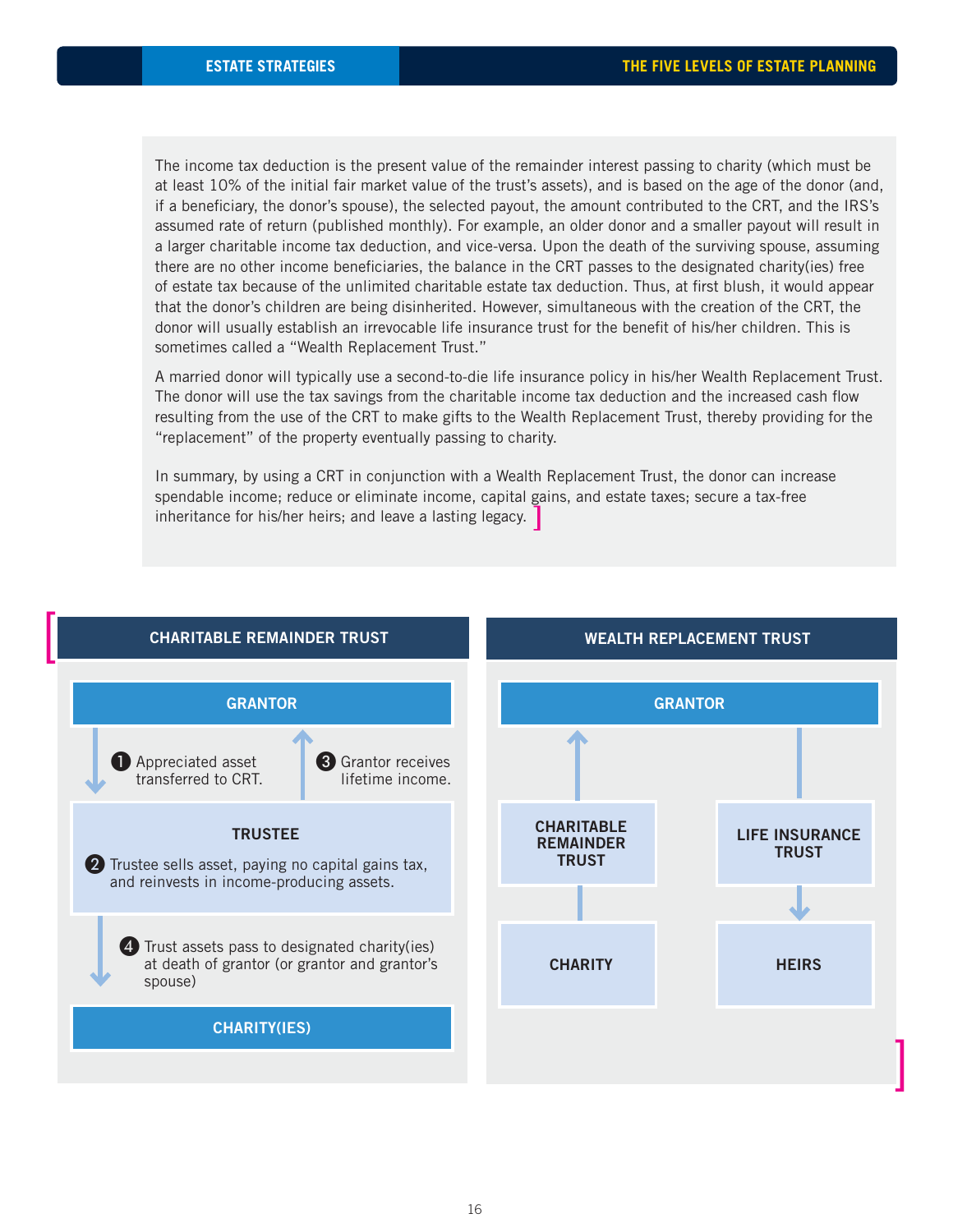# **LEVEL THREE PLANNING**

### **FAMILY LIMITED LIABILITY COMPANIES AND VALUATION DISCOUNTS**

#### **Situation**

There is a projected estate tax liability that exceeds the life insurance inside irrevocable trusts.

#### **Objectives**

- $\blacktriangleright$  Use the federal gift tax exemption to make lifetime gifts. Thus, the future appreciation on the gifted property is effectively removed from the estate.
- } Take advantage of valuation discounts (for lack of control and marketability).
- } Maintain control over the gifted property.
- } Shift income to children and/or grandchildren who may be in lower income tax brackets.

#### **Tools & Techniques**

- } Family Limited Liability Companies ("FLLCs")
- ▶ Valuation Discounts

#### **Disadvantages**

- ▶ Transfers to FLLCs are irrevocable.
- If The donor loses the income allocable to the FLLC members.
- If The donor's heirs lose the stepped-up basis on appreciated property transferred to the FLLC.

#### **FAMILY LIMITED LIABILITY COMPANIES**

A family limited liability company ("FLLC") is typically established as follows and will provide the following benefits:

- $\blacktriangleright$  A donor transfers income-producing assets (e.g., building or equipment) to an FLLC. The donor may use multiple FLLCs to further limit liability (i.e., one FLLC for real estate, and another for marketable securities).
- $\blacktriangleright$  The donor is the "manager" and, in that capacity, owns a small (1% 5%) voting membership interest in the FLLC.
- $\blacktriangleright$  The donor's spouse, children, and/or grandchildren (or trusts for their benefit) are gifted the nonvoting membership interests, and, in that capacity, own the balance (95% – 99%) of the FLLC.
- $\blacktriangleright$  The Tax Court recognizes a minority discount from the full value of the membership interests gifted to children and grandchildren because such interests do not have any control over the FLLC and lack marketability.
- $\blacktriangleright$  Discounts of 25% to 40% are typical, but must be determined by a qualified appraiser.
- ▶ The FLLC can lease equipment or buildings to the donor's corporation (at fair market value), or to any other person or entity.
- ▶ As manager, the donor has exclusive control and management of the FLLC's business and assets. The operating agreement permits the manager to accumulate (as opposed to distribute) profits for business purposes, and the operating agreement also permits the manager to pay himself/ herself a reasonable management fee.
- $\blacktriangleright$  If the non-voting membership interests are gifted to an intentionally defective grantor trust established by the donor for the benefit of his/her descendants, then the donor/grantor will be responsible for paying the trust's income taxes. The donor/grantor's payment of the trust's income taxes is essentially a tax-free gift to the beneficiaries of the trust. (See page 21.)
- } Only the value of the donor/manager's membership interest is included in his or her gross estate—despite the fact that he or she managed the FLLC.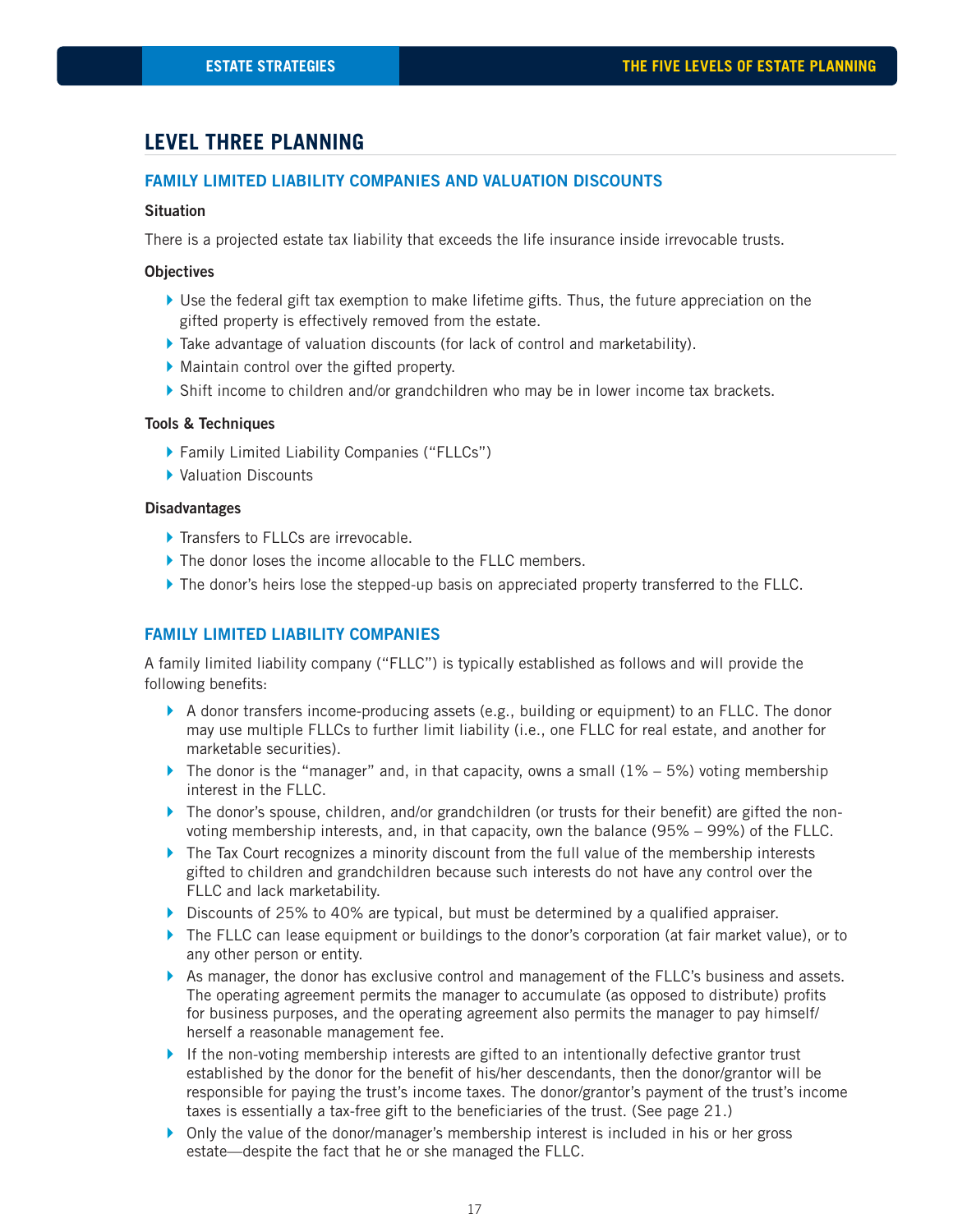- $\blacktriangleright$  The initial assets transferred to the FLLC, plus any after-tax earnings and appreciation thereon, are removed from the donor/manager's gross estate (except to the extent of the donor/manager's membership interest).
- $\blacktriangleright$  Assets in the FLLC are difficult for the creditors of a member to reach.
- $\blacktriangleright$  The FLLC's profits are allocated to the members in proportion to their ownership interests, even if not distributed. If the members are in a lower tax bracket than the donor/manager, an income tax savings will result.
- } The donor/manager's irrevocable life insurance trust can be made a member. Thus, the FLLC's cash flow can be used to pay life insurance premiums without having to use any of the donor/ manager's annual gift tax exclusion, or gift tax exemption.



## **STEP 1: CREATE FAMILY LLC**

### **STEP 2: MAKE TRANSFERS TO FAMILY LLC**

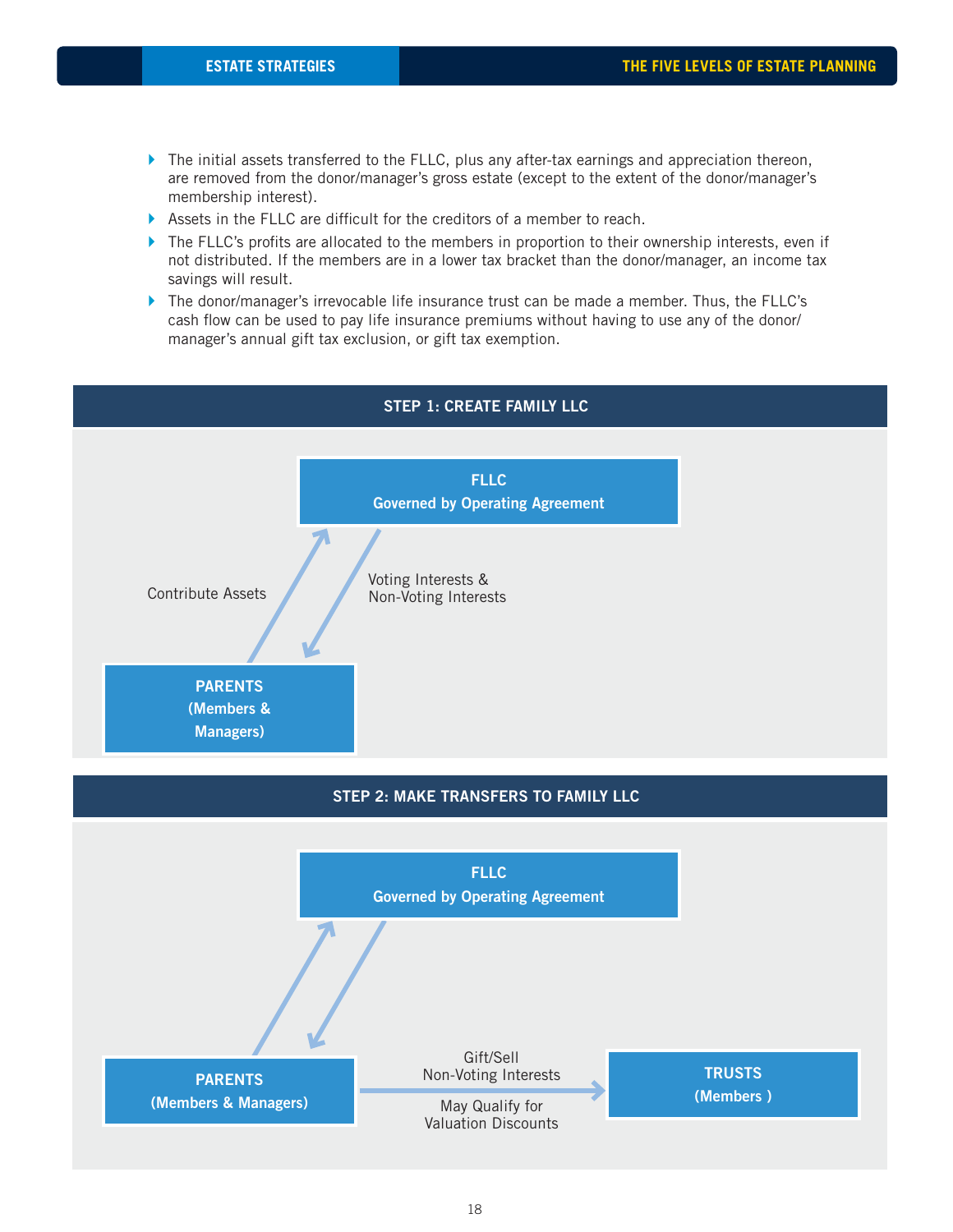# **LEVEL FOUR PLANNING**

#### **QPRTs, GRATs, AND IDGTs**

#### **Situation**

The further need to make gifts when the gift tax exemption has already been used for other transfers.

#### **Objectives**

- } Remove property from the grantor's estate.
- } Permit grantor (and grantor's spouse) to continue using the property or the property's income for a fixed term.
- $\blacktriangleright$  Make substantial gifts at little or no gift tax cost.
- ▶ Freeze the value of the property transferred.
- $\blacktriangleright$  Permit grantor to pay beneficiaries' income taxes (gift tax-free).

#### **Tools & Techniques**

- ▶ Qualified Personal Residence Trust ("QPRT")
- [▶ Grantor Retained Annuity Trust ("GRAT")]
- } Installment Sale to an Intentionally Defective Grantor Trust ("IDGT")

#### **Disadvantages**

- **Trust is irrevocable.**
- $\blacktriangleright$  Grantor loses access to property at end of fixed term.
- ▶ Heirs lose stepped-up basis on appreciated property.
- $\blacktriangleright$  With QPRTs and GRATs, if grantor dies during the fixed term, the property in trust is included in grantor's estate.

#### **QUALIFIED PERSONAL RESIDENCE TRUSTS**

A Qualified Personal Residence Trust ("QPRT") is typically established as follows and provides the following benefits:

- ▶ The grantor's residence (or second house) is transferred to a trust, but the grantor retains the right to use the residence for a specified number of years.
- $\blacktriangleright$  After the fixed term ends, the property passes to the beneficiaries named in the QPRT, usually the grantor's children.
- ▶ The creation of the QPRT involves a gift to the grantor's children of only the remainder interest. IRS valuation tables are used to compute the present value of the grantor's right to remain in the residence for a certain number of years, and the value of that retained interest is subtracted from the value of the residence.
- } For example, assume a vacation home owned by a grantor age 70 is worth \$3,000,000 and the IRS's assumed interest rate is 2.6% for the month of the transfer.

 If the grantor establishes a 15-year QPRT for his or her children, the total value of the grantor's retained interest is \$2,059,200. Thus, the taxable gift is only \$940,800 (\$3,000,000 – \$2,059,200). The reason for the reduced gift is that the children are not receiving the residence for 15 years. This taxable gift can be offset by the grantor's \$11,180,000 gift tax exemption (for 2018).

 Assuming the grantor survives the 15-year term, and the residence appreciates at 5% per year to \$6,236,785, the potential estate tax savings at a 40% tax rate will be \$2,118,394! (See diagram on page 23.)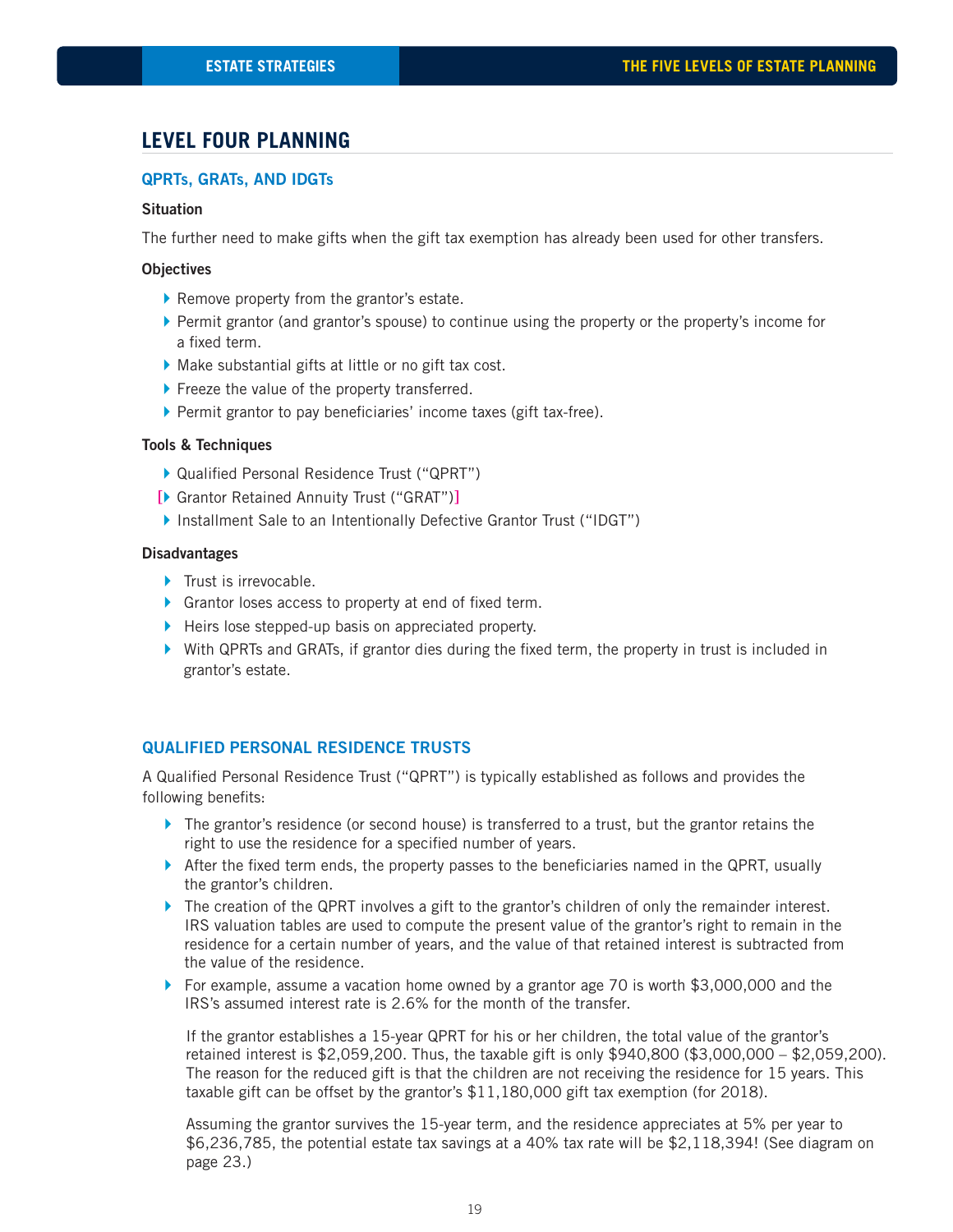- $\blacktriangleright$  The longer the term for the grantor's retained interest, the smaller the gift to the grantor's children and/or grandchildren. However, if the grantor does not survive the fixed term, the fair market value of the residence is included in the grantor's gross estate just as if the QPRT had not been created.
- $\blacktriangleright$  If the grantor wants to continue using the residence after the fixed term expires, the grantor can lease it from his or her children at fair market rental rates, which saves more estate tax by removing additional funds from the grantor's estate. While the rent would be taxable income to the children, the net effect is that the grantor is transferring assets (i.e., rent) to his/her children at potentially lower income tax rates.
- $\blacktriangleright$  However, if the trust is a "grantor" trust for income tax purposes, the rent will not be taxable income to the children (nor to the grantor). Essentially, the rent payments would be tax-free gifts to the children.
- $\blacktriangleright$  A QPRT works best for a primary residence and/or second residence that the grantor expects to hold for the foreseeable future or replace if sold.
- $\blacktriangleright$  A common hedge against death during the term is to insure the grantor's life for an amount equal to the estimated estate tax on the value of the residence. An insurance policy held by an irrevocable life insurance trust is an ideal hedging strategy.

# **GRANTOR RETAINED ANNUITY TRUSTS** [

A grantor retained annuity trust ("GRAT") is typically established as follows and provides the following benefits:

- $\blacktriangleright$  Either Subchapter S stock that pays significant dividends, or a partnership or LLC interest with good cash flow, is transferred to a GRAT. However, virtually any asset can be used.
- $\blacktriangleright$  The GRAT pays the grantor a fixed payment (an annuity), at least annually, for a fixed term of years.
- $\blacktriangleright$  After the fixed term ends, the trust property (plus the appreciation thereon) passes to the beneficiaries named in the GRAT, usually the grantor's children.
- } Only the present value of the remainder interest is subject to gift tax. The value of the remainder interest and, therefore, the value of the gift can be reduced by a longer term, a larger annuity, an older grantor, or a lower assumed interest rate (published monthly by the IRS).
- ▶ For example, if a 70-year-old were to transfer \$5,000,000 to a GRAT with a term of 10 years, and retain a 10% annuity interest (\$500,000 per year) during the term of the trust, the taxable gift (assuming the IRS's interest rate is 2.6% for the month of the gift), will be only \$646,500. The reason for the reduced gift is that the children are not receiving the trust property for 10 years. This taxable gift can be offset by the grantor's \$11,180,000 gift tax exemption (for 2018). If the assets in the GRAT generate 2% income and 6% growth during the 10-year term, there will be \$3,590,793 remaining in the GRAT after the term. (See diagram on page 23.)
- If the grantor dies during the GRAT term, the IRS's position is that a portion of the GRAT assets are included in the grantor's estate. The portion so included is the amount necessary to produce the retained annuity in perpetuity (as if the annuity amount were the annual income of the GRAT's assets) using the IRS's assumed interest rate in effect in the month of death. Generally, if a GRAT's assets have substantially appreciated, there will be some tax-free transfer of wealth even if the grantor dies during the term.
- $\blacktriangleright$  A common hedge against death during the term is to insure the grantor's life for an amount equal to the estimated estate tax on the value of the property in the GRAT. An insurance policy held by an irrevocable life insurance trust is an ideal hedging strategy. [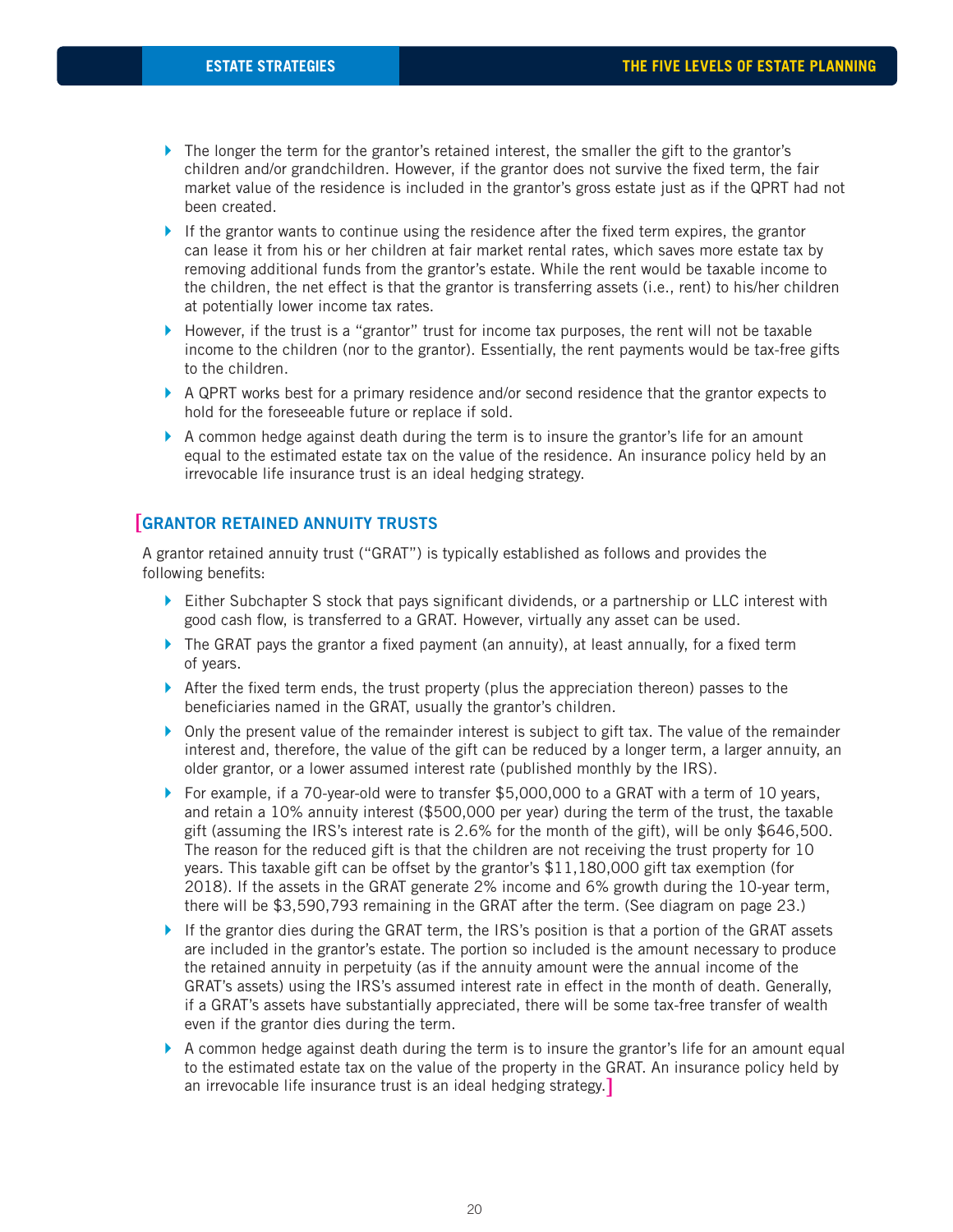### **INSTALLMENT SALES TO INTENTIONALLY DEFECTIVE GRANTOR TRUSTS**

An installment sale to an intentionally defective grantor trust ("IDGT") can provide valuable income, gift, and estate tax benefits. If the assets sold produce a total return (income and appreciation) in excess of the interest rate on the note, substantial wealth can be removed from the seller's gross estate—gift and estate tax-free. The IDGT is one of the most effective wealth transfer planning techniques being used today.

#### **Design.**

Following is a summary of the basic structure of an installment sale to an IDGT (see diagram on page 23):

- $\blacktriangleright$  The grantor creates an irrevocable trust for the benefit of his/her descendants. The trust is specifically designed so that the grantor is taxed on the trust's income, but the trust assets are not taxed in the grantor's estate. In other words, the grantor owns the trust assets (and income thereon) for income tax purposes, but not for estate tax purposes.
- $\blacktriangleright$  The grantor makes a gift to the IDGT. For estate tax purposes, this gift (or so-called "seed" money) should be equal to at least 10% of the value of the assets to be sold to the trust. This gift will use up a portion of the grantor's \$11.18 million (\$22.36 million for married couples) gift tax exemption for 2018. The gift can be made in cash or with the same assets to be sold to the IDGT.
- If the IDGT is designed as a generation-skipping trust, the grantor must allocate a portion of his/her generation skipping transfer (GST) tax exemption to the trust to cover the amount of the seed money gift. The GST tax exemption is the same amount as the estate tax exemption, and the allocation is reported on a gift tax return (Form 709). (See page 13.)
- ▶ The grantor then sells assets to the IDGT that are expected to outperform the interest rate on the note. Typically, there is no down payment, interest is payable annually on the note, and a balloon payment will be due at the end of a set term ranging generally from 9 to 20 years. Ideally, the assets sold to the trust will generate income (to make the interest payments) and may also qualify for valuation discounts for lack of control and lack of marketability. For example, nonvoting interests in a family LLC or a Subchapter S corporation are often good assets to sell to a grantor trust. (A grantor trust is also an eligible Subchapter S stockholder.)
- $\blacktriangleright$  The interest rate on the note is fixed for the entire note term at the lowest rate allowed under the tax law. This rate is known as the Applicable Federal Rate ("AFR") and is published monthly by the IRS. There are rates for loans of three years or less, for loans between three and nine years, and for loans over nine years. The nine-year rate is the most common one used.

#### **Tax Advantages.**

Following is a summary of the tax benefits this technique provides:

- $\blacktriangleright$  The grantor recognizes no gain or loss on the sale. However, the trust's basis in the assets purchased is not the purchase price paid for the assets, but instead the grantor's basis.
- $\blacktriangleright$  The grantor is not taxed separately on the interest payments the grantor receives. Instead, the grantor is taxed on all of the trust's income. In essence, the grantor is making a tax-free gift to the trust's beneficiaries by paying the trust's income taxes. Moreover, if the trust makes payments in kind (by returning some of the assets purchased), the grantor recognizes no gain.
- If the total return on the assets sold to the trust exceeds the interest rate on the note, assets are transferred tax-free to the trust's beneficiaries. The transfer tax benefits are enhanced by the grantor's payment of the trust's income taxes. These "excess" trust assets can be reinvested as the trustee decides, including purchasing life insurance on the grantor and/ or grantor's spouse's lives.
- If designed as a generation-skipping trust, the assets in the trust can escape estate taxation in the estates of the grantor's children, grandchildren, and possibly more remote descendants, depending on state law.
- $\blacktriangleright$  The future growth (equity) in the trust provides additional equity with which to support future installment sales within the 10% guideline referred to above.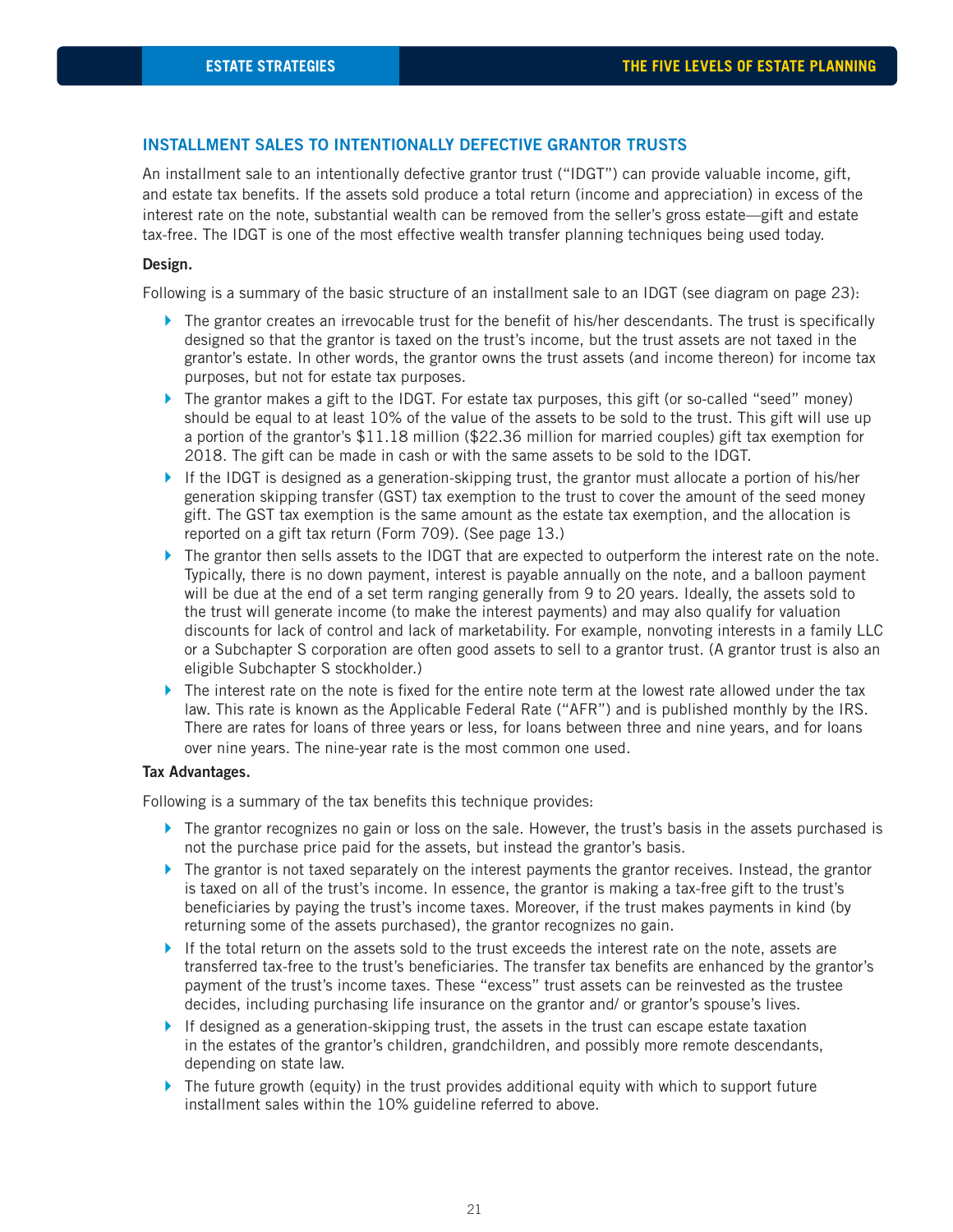# **GRATs VS IDGTs.** [

The IDGT has several advantages over a GRAT. With a sale to an IDGT, there is no mortality risk. With a GRAT, the death of the grantor prior to the expiration of the term causes the assets in the GRAT to be included in the grantor's estate. Another advantage of a sale to an IDGT is that the interest rate is lower for a nine-year installment note (i.e., the mid-term applicable federal rate as opposed to 120% of the mid-term applicable federal rate). Since the grantor receives a lower rate of return, more value is ultimately passed on to the beneficiaries. The sale to an IDGT is also a better vehicle for generation skipping, since the GST tax exemption cannot be allocated to a GRAT until the expiration of its term (see page 13). Finally, whereas a GRAT generally requires equal annual annuity payments, a sale to an IDGT allows for interest only with a balloon payment. Thus, more value remains in the trust longer.

The GRAT, however, offers three important gift tax advantages. With a GRAT, the annuity can be expressed in terms of a percentage so that any undervaluation is automatically corrected. In comparison, with a sale to an IDGT, an incorrect valuation may result in an unintended gift tax. In addition, a sale to an IDGT generally requires the grantor to make a seed gift of 10% of the value of the property sold. With a GRAT, it's possible to "zero-out" the gift by setting an appropriate term and annuity amount. Finally, a GRAT is a statutory technique whereas an IDGT is not. [

### **Special Section**

#### **"STRETCH-OUT" IRAs**

When a traditional IRA account owner dies, the assets in his/her IRA will usually be subject to federal and state income taxes, and federal and state estate taxes. Substantial sums (i.e., 70% to 75% of the IRA assets) can be lost to these taxes if the IRA's beneficiary designation has not been carefully planned. The IRA account owner's objective should be to postpone, for as long as possible, the distribution of funds from the IRA (provided such funds are not needed to live on). This allows IRA assets to grow income taxdeferred, thereby taking full advantage of the power of income tax-free compounding.

Usually, naming the IRA owner's spouse as primary beneficiary affords the greatest flexibility in prolonging the distribution period after the owner's death. This is because upon the IRA owner's death, the spouse can elect to roll the IRA into his/her own IRA—both income and estate tax-free! The spouse can then select new beneficiaries for the rollover IRA, such as his/her children and/or grandchildren. The surviving spouse can then defer distributions from the rollover IRA until he/she reaches age 70½. Thereafter, required minimum distributions (RMDs) must be taken based on the spouse's life expectancy using the new (and improved) Uniform Table. If the surviving spouse is not a U.S. citizen, special planning will be required.

Upon the death of the surviving spouse, the children/grandchildren can withdraw the balance in the IRA over their life expectancies. This approach makes it possible for the children/grandchildren to continue enjoying income tax-deferred compounding for several decades after the surviving spouse's death.

The "stretch-out" IRA described above—deceased spouse to surviving spouse, surviving spouse to children/ grandchildren—is usually the most effective (and popular) way to defer income taxes and thereby create wealth. However, there must be sufficient liquid assets in the surviving spouse's estate (outside of the IRA) to pay the estate tax that will be due on the IRA assets at the surviving spouse's death. Otherwise, the assets in the IRA will have to be distributed to the beneficiaries to pay the estate tax. In such case, the income tax deferral will be lost. Frequently, funds with which to pay the estate tax on IRA assets are provided through gifts to an Irrevocable Life Insurance Trust (see page 11).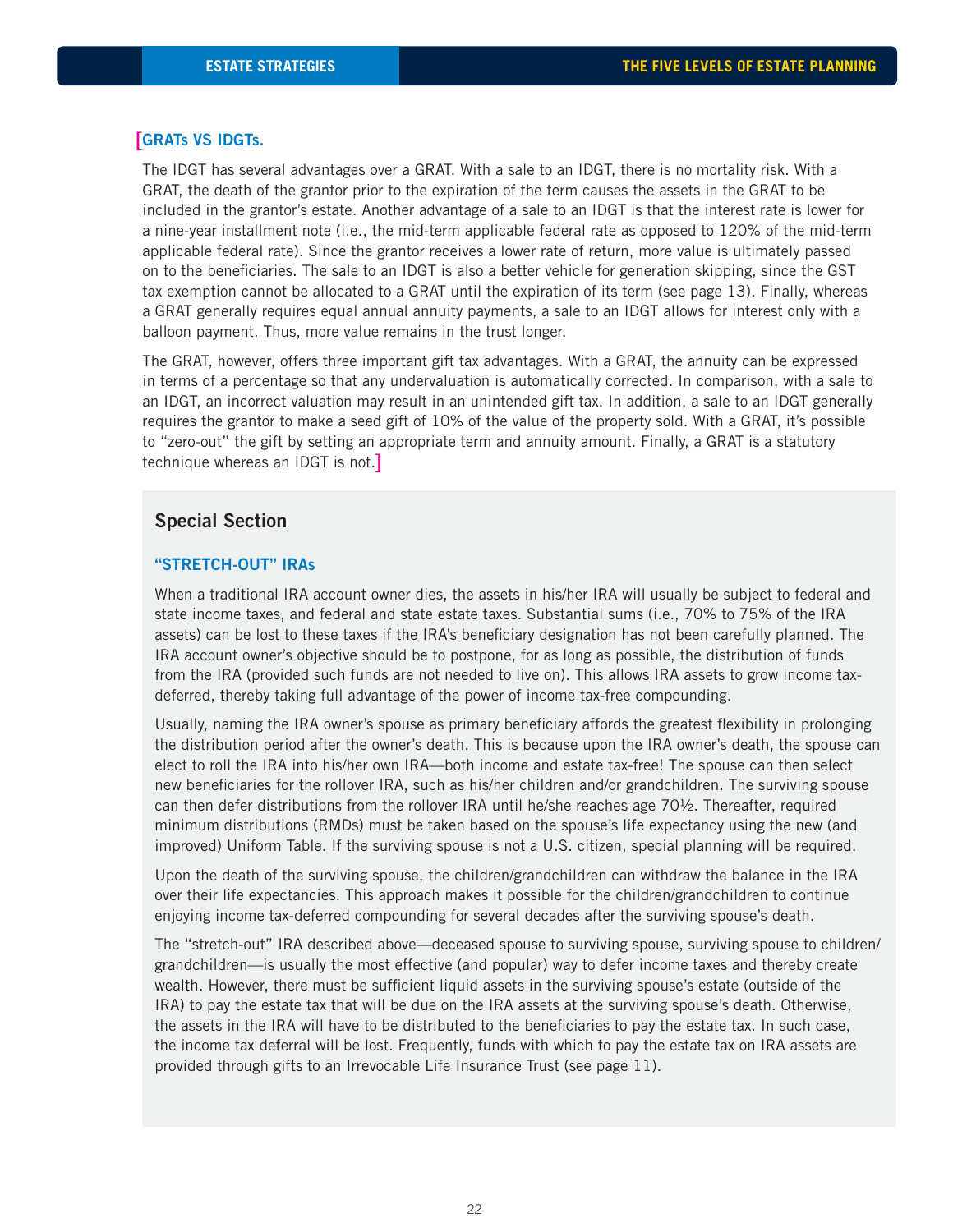

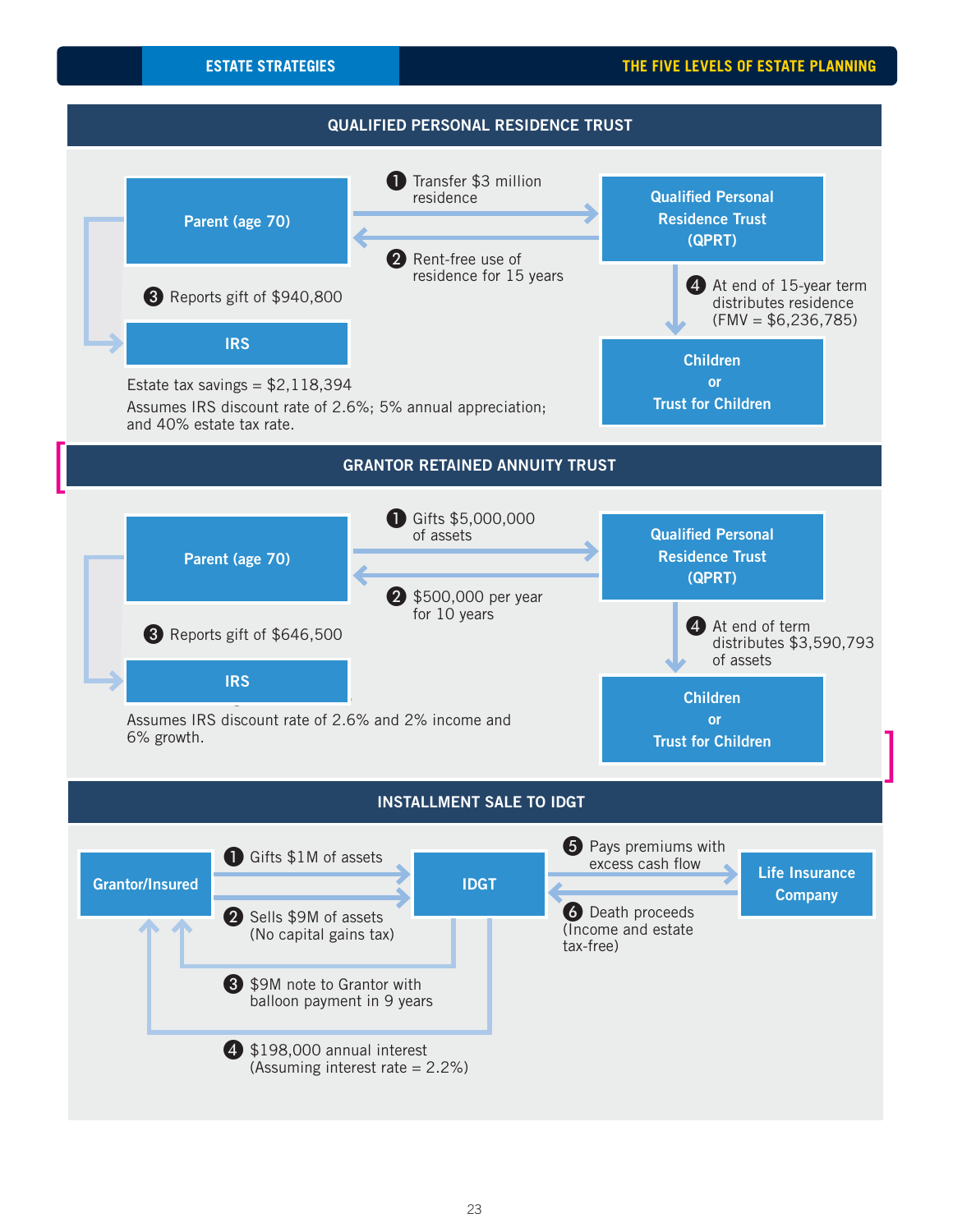# **LEVEL FIVE PLANNING**

### **CHARITABLE PLANNING**

#### **Situation**

Desire to disinherit the IRS, and to choose children and charity over Congress.

#### **Objectives**

- } Avoid being an "involuntary philanthropist" (i.e., paying estate taxes and letting Congress control those funds), and instead become a "voluntary philanthropist" (i.e., not paying estate taxes and letting the heirs control those funds).
- $\blacktriangleright$  Make entire estate available to the surviving spouse during his or her lifetime, while providing the children and grandchildren with a desired minimum inheritance.

#### **Tools & Techniques**

- ▶ Use Crummey/Dynasty Trust funded with a second-to-die life insurance policy to provide children and grandchildren with desired inheritance—generally, federal income and estate tax-free.
- } Use Marital-Family Trust to provide for surviving spouse.
- } Upon death of surviving spouse, distribute that portion of the estate over the couple's combined estate tax exemption to charity.

#### **Disadvantages**

- } Grantor-insured cannot act as the trustee of an irrevocable trust.
- ▶ Crummey/Dynasty Trust is irrevocable and, therefore, cannot be amended or revoked.
- $\blacktriangleright$  Grantor cannot directly reach trust property (i.e., cash values) during lifetime. However, the trustee can use cash values for the benefit of the grantor's descendants during grantor's lifetime.

# **THE "ZERO ESTATE TAX PLAN"** [

The "Zero Estate Tax Plan" is an approach to estate planning which results in no federal or state death taxes being paid. There are several ways to achieve a zero estate tax, including using the Charitable Lead Annuity Trust described on page 28. Following is an example of the simplest zero estate tax plan. Assume a married couple, both age 60, with a \$40 million estate and no growth or depletion of their estate. Also assume that the estate tax exemption is \$11.18 million per spouse, with a 40% estate tax rate.

Diagram I on page 25 illustrates the standard Marital-Family Trust (described on page 2 of this brochure). Diagram II on page 26 illustrates how the children can receive the same \$32.94 million they inherit in Diagram I, but with no estate taxes being paid. By gifting \$2.6 million (\$130,000 annual exclusion for 20 years) to a Crummey/Dynasty Trust (described on page 11 of this brochure) funded with an \$11 million second-to-die life insurance policy, it is possible to leave the children \$33.36 million while leaving charity \$15.04 million. The unlimited estate tax deduction for charitable bequests leaves the IRS out of the picture.

In Diagram III on page 27, by increasing the gift to the Crummey/Dynasty Trust to \$4 million (\$200,000 annual exclusion for 20 years), the entire \$40 million passes to the children, while \$13.64 million goes to charity and, most importantly, no estate taxes are due.

In summary, by implementing the Zero Estate Tax Plan (Diagram III versus Diagram I), the children receive \$40 million instead of \$32.94 million; charity receives \$13.64 million instead of nothing; and the IRS receives nothing instead of \$7.06 million! Moreover, the inheritance the children receive in Diagram I (net of their own exemptions) will be taxed again at their deaths; whereas, most of the \$40 million the children receive in Diagram III will not be taxed in the estates of the children and possibly more remote descendants, depending on state law (if GST exemption is allocated to the gifts made to the Crummey Dynasty Trust). [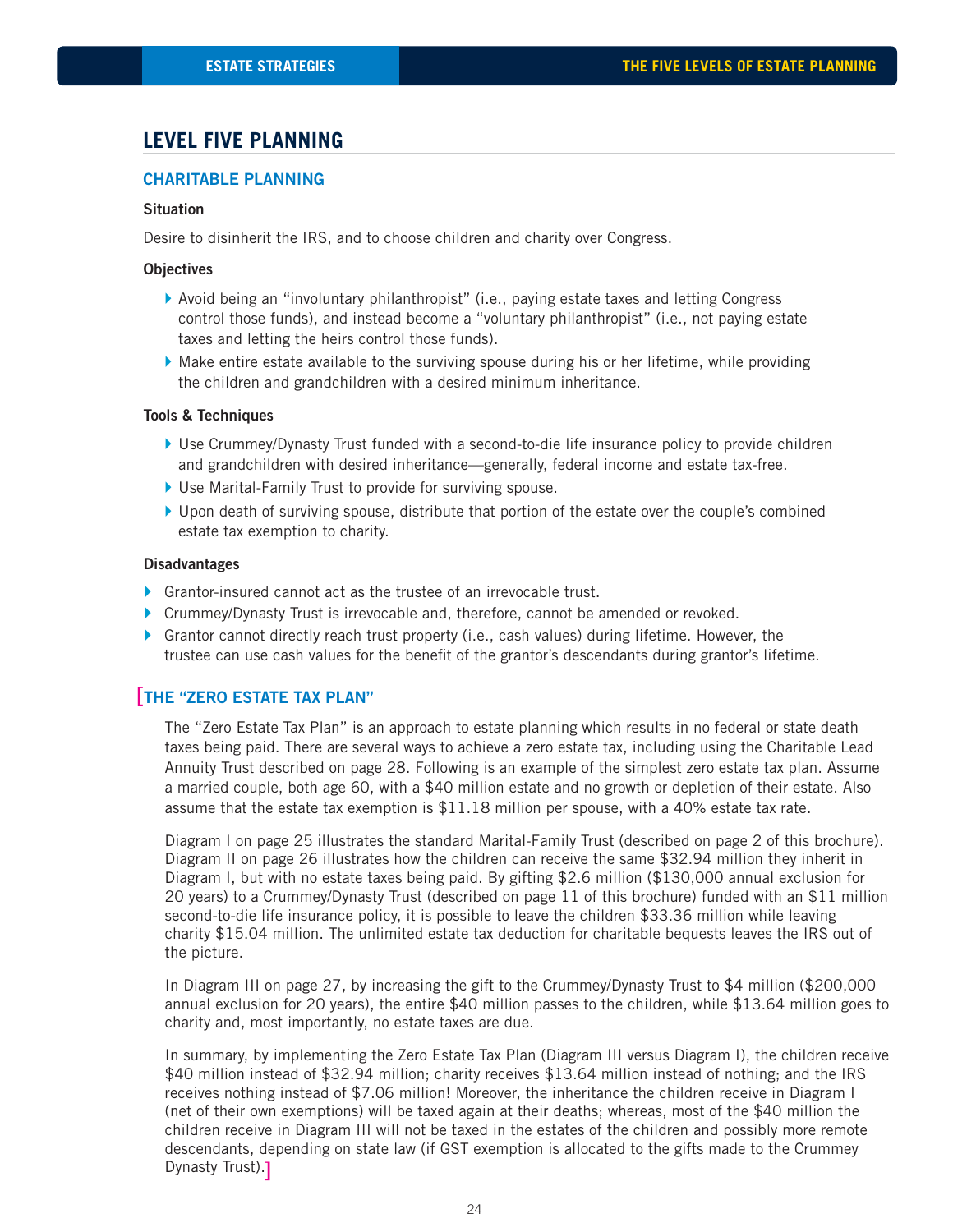#### **THE CHARITY OF CHOICE: PRIVATE FAMILY FOUNDATIONS**

While the Zero Estate Tax Plan works with any qualified charity, the charity of choice is typically the donor's own private family foundation. In the context of the Zero Estate Tax Plan, upon the death of the surviving spouse, the private family foundation will receive that portion of the estate in excess of the estate tax exemption. The foundation will carry the name of the donors and can be managed (in perpetuity) by the donors' descendants.

The private family foundation must make only minimum disbursements (i.e., 5% of its value) each year to qualified charities. As such, the foundation will likely grow in value over the years. As directors of the foundation, the donors' descendants will learn to be altruistic and philanthropic, and will enjoy the selfesteem and public recognition that comes from benefiting charity. Finally, the directors are entitled to reasonable and customary salaries for carrying out the administrative duties of the foundation.



#### **I. MARITAL-FAMILY TRUST**

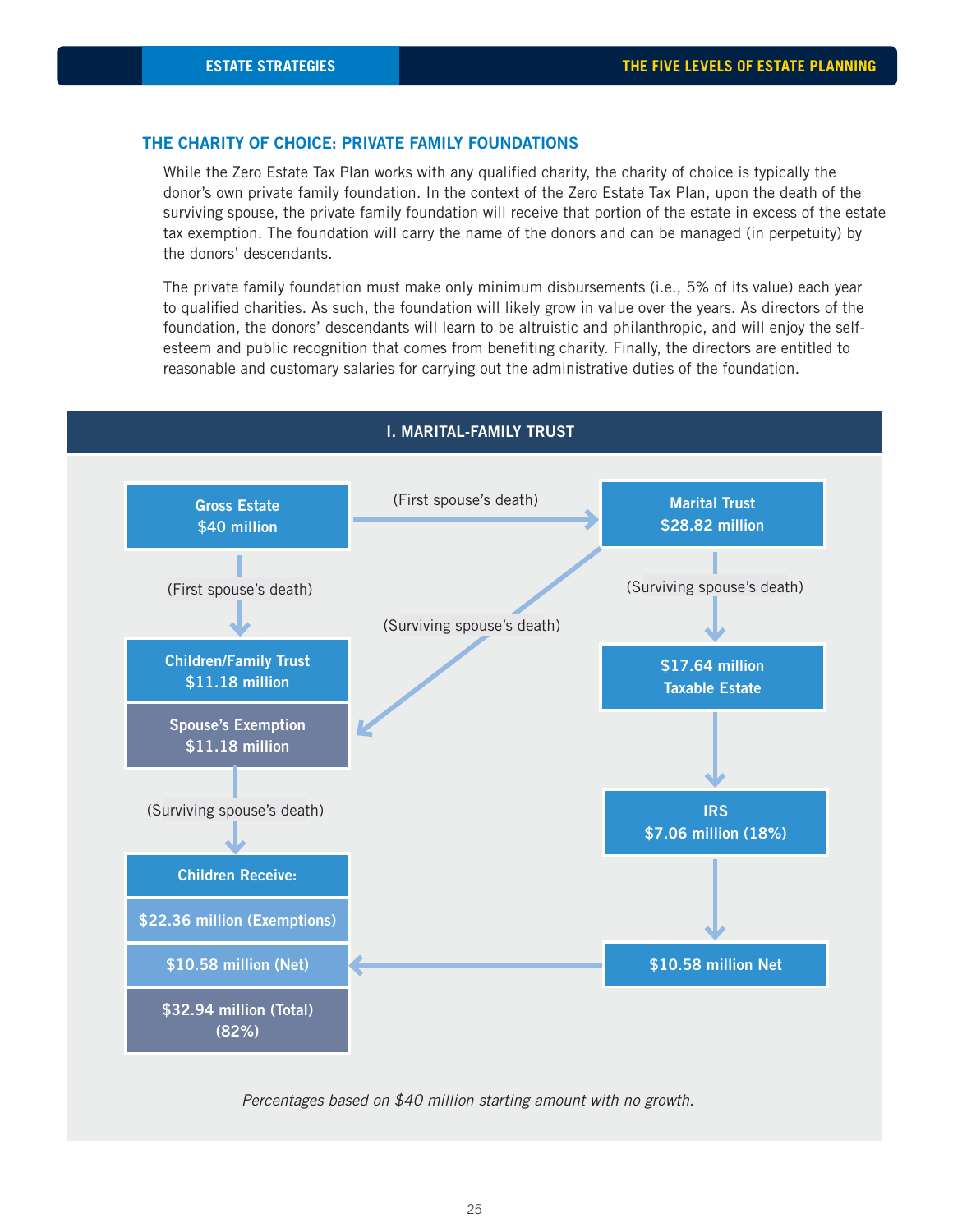

The insurance shown above is for illustrative purposes only and assumes annual exclusion gifts/premiums of approximately \$130,000 for 20 years and will vary depending on medical underwriting. The death benefit and premium are hypothetical and do not represent any particular company or product. Investment and insurance values are projections only, not guarantees. Percentages based on \$40 million starting amount with no growth.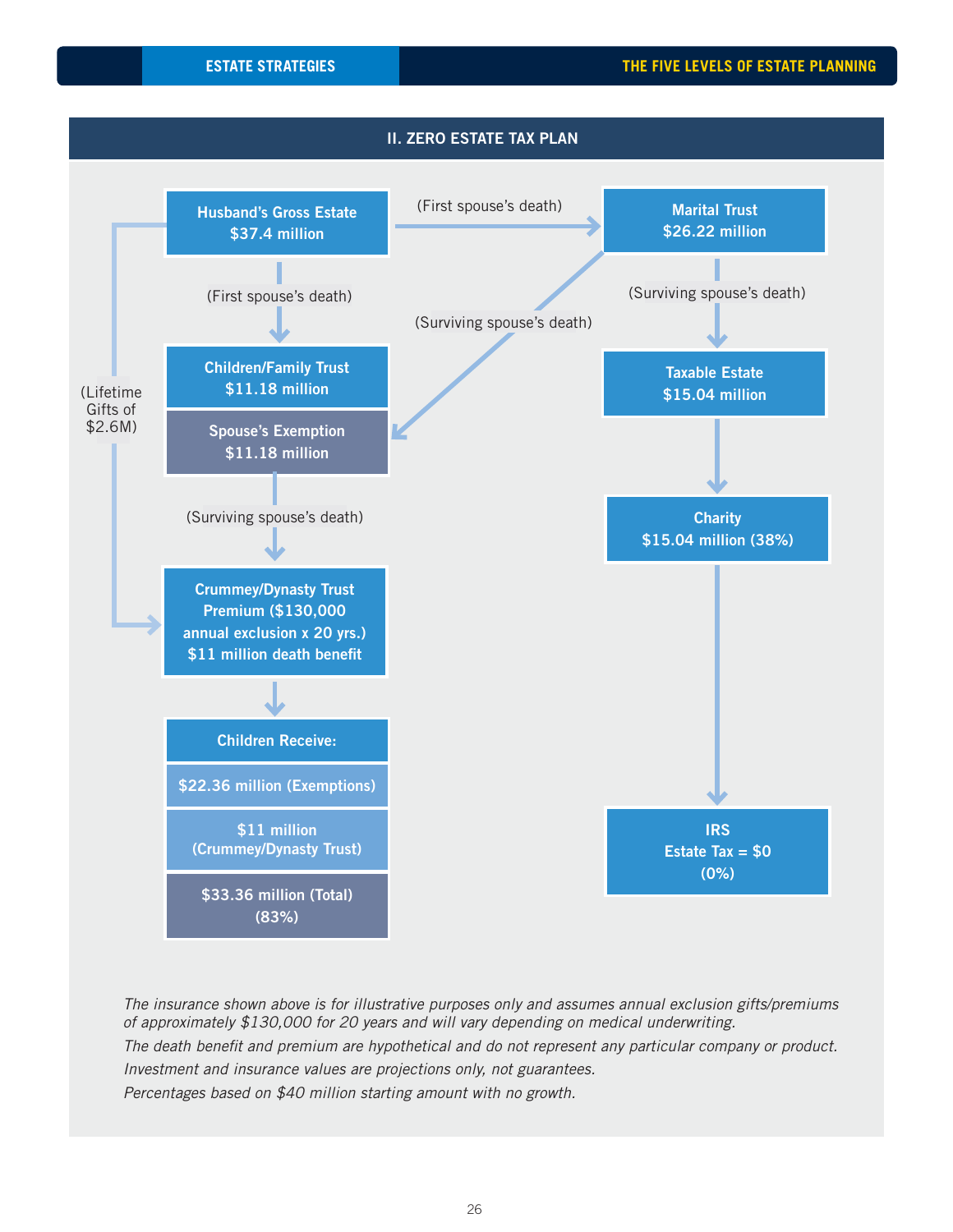

The insurance shown above is for illustrative purposes only and assumes annual exclusion gifts/premiums of approximately \$200,000 for 20 years and will vary depending on medical underwriting. The death benefit and premium are hypothetical and do not represent any particular company or product. Investment and insurance values are projections only, not guarantees. Percentages based on \$40 million starting amount and zero growth.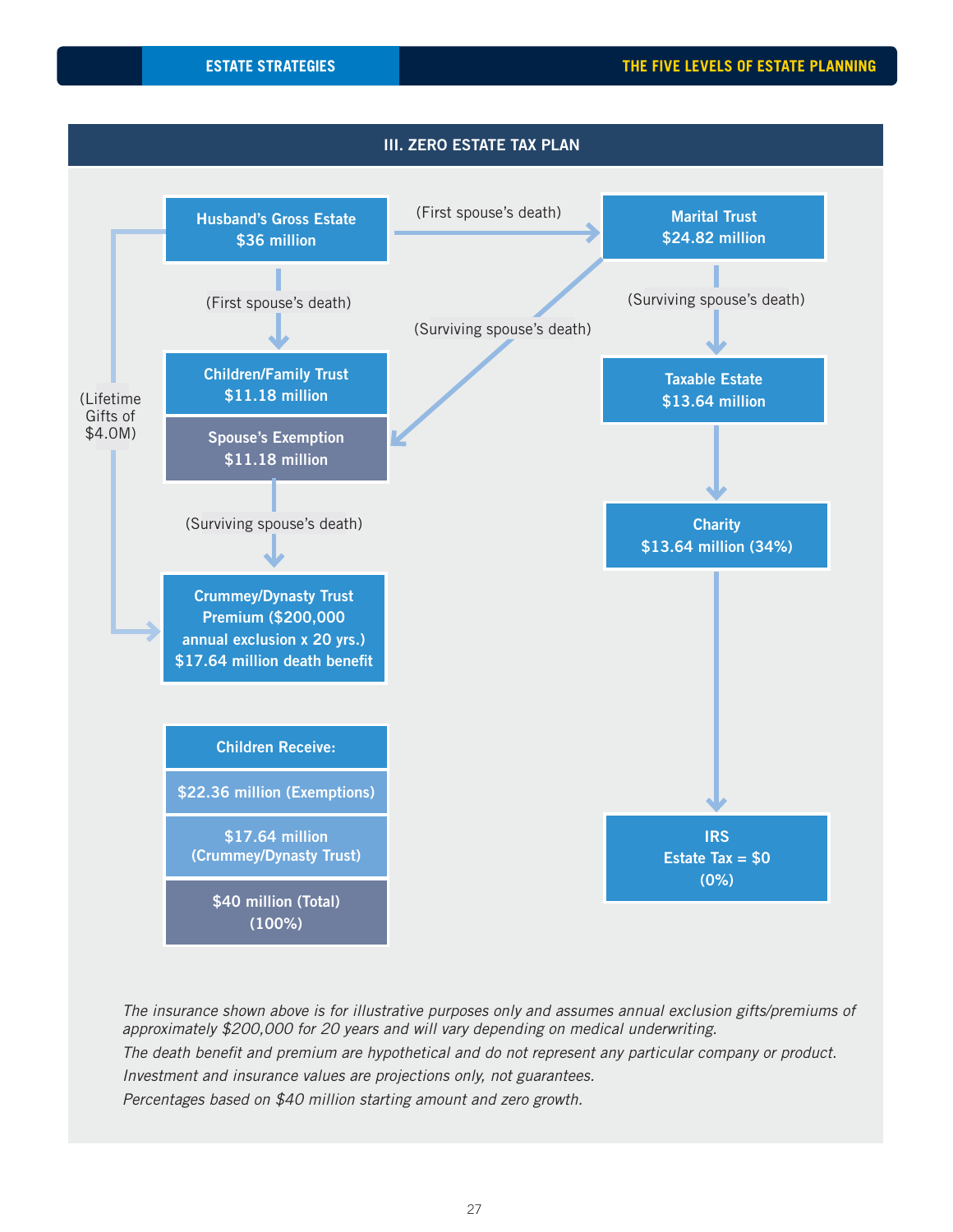# **Special Section** [

#### **CHARITABLE LEAD ANNUITY TRUSTS**

A Charitable Lead Annuity Trust ("CLAT") is somewhat the opposite of the Charitable Remainder Trust discussed on page 15. A CLAT created at death pays a fixed dollar amount to the grantor's private family foundation or to one or more public charities for a set term of years. When the term of the CLAT ends, the remaining assets (i.e., the remainder interest) are then distributed to members of the grantor's family (usually the grantor's children).

Since the charity's income stream is deductible, only the value of the remainder interest is included in the grantor's taxable estate. The value of the remainder interest is based upon the term of the CLAT, the amount payable each year to charity, and the monthly IRS-prescribed interest rate. For example, assume a married couple with a \$31.5 million estate leaves their children their \$22.36 million estate tax exemption (for 2018), and leaves the remaining \$9.14 million to a CLAT. If the CLAT pays the couple's favorite charity (or private family foundation) a 6.24% annuity (i.e., \$570,336 per year) for 20 years, and assuming the IRS's prescribed interest rate is 2.2%, the taxable remainder interest will be zero! This technique gained prominence when used by Jacqueline Onassis in her Last Will and Testament.

Since the grantor's assets receive a full stepped-up basis on the grantor's death, there is no capital gain to the CLAT upon the sale of the assets. Moreover, if the CLAT earns more than it pays out to the charitable beneficiary, the future growth in the value of the CLAT passes to the grantor's family without further estate or gift taxes (but after income taxes). For example, if the CLAT grew at 10% (after tax) per annum during those 20 years, there will be nearly \$29 million in the CLAT passing to the grantor's family. Therefore, a CLAT works particularly well for assets expected to appreciate significantly.

A testamentary CLAT can be used to achieve a zero estate tax. However, the drawback is that the grantor's children may have to wait 20 years or longer after their parents' deaths to receive their inheritance. One solution is for the parents to make lifetime gifts of cash to an irrevocable life insurance trust funded with a second-to-die life insurance policy. Upon the death of the surviving parent, the trust can then provide the children with income and principal to maintain their standard of living until the term of the CLAT ends.

It should be noted that if the grantor's grandchildren are the beneficiaries when the term of the CLAT ends, the transfer will be subject to the generation-skipping tax discussed on page 13. Nonetheless, a CLAT should always be considered by charitably inclined persons looking to reduce or even eliminate estate taxes.]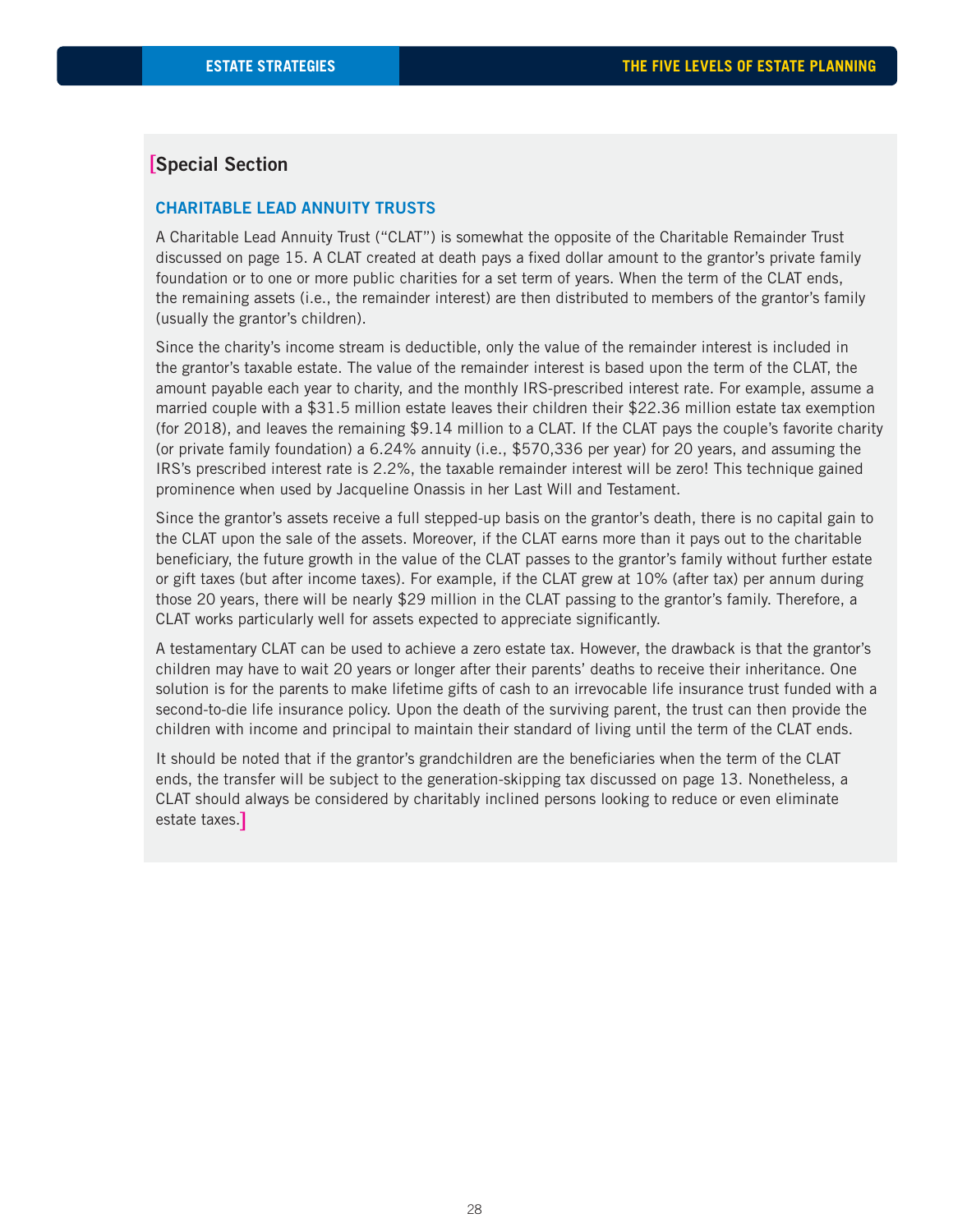# **CONCLUSION**

With a \$11.18 million estate and gift tax exemption per person and \$22.36 million per couple (indexed for inflation), the Act has effectively eliminated the estate tax for over 99% of Americans. The increased estate tax exemption may encourage some people to cancel their life insurance. But it's important to keep in mind that the estate tax laws can change, particularly considering the government's likely need to raise taxes in the future.

Equally key to what is in the Act is what is not in the Act. As seen in Level Three Planning, valuation discounts are often used with various estate planning techniques (such as family LLCs). While the Administration has proposed to limit the ability to discount the value of assets in estate planning transactions, the Act does not include such limits. As a result, valuation discount planning continues to be an effective estate planning tool, and individuals may want to take advantage of such techniques now in case Congress limits them in the future.

[Another Administration proposal would have instituted a minimum 10-year term for Grantor Retained Annuity Trusts ("GRATs"), discussed in Level Four Planning. This would have greatly reduced the planning opportunities associated with GRATs by increasing the mortality risk. However, no such provision was included in the Act. Thus, short-term GRATs (e.g., two to three years) appear likely to be viable, at least for the immediate future. [

The Administration also proposed to subject GST trusts, discussed in Level Two, to estate taxes after 90 years, and to limit the benefits of Intentionally Defective Grantor Trusts, discussed in Level Four, neither of which proposals made it into the Act. But Congress could embrace any or all of these ideas almost at any time. Thus, high-net-worth individuals are well advised to take advantage of these techniques while they are still available.

In summary, the Act brings opportunity, complexity, and uncertainty that can be managed with advanced planning. With proper planning, perhaps now more than ever, it is possible to "disinherit" the IRS.

| <b>TRANSFER TAX CHART</b>                                                                                                                                                                                                                              |                                                                                                                                                                                                          |                                                                                                                                                                  |                                                                                                                                                                                       |                                                                                                                          |  |  |
|--------------------------------------------------------------------------------------------------------------------------------------------------------------------------------------------------------------------------------------------------------|----------------------------------------------------------------------------------------------------------------------------------------------------------------------------------------------------------|------------------------------------------------------------------------------------------------------------------------------------------------------------------|---------------------------------------------------------------------------------------------------------------------------------------------------------------------------------------|--------------------------------------------------------------------------------------------------------------------------|--|--|
| <b>ANNUALLY</b>                                                                                                                                                                                                                                        | <b>OVER LIFETIME</b>                                                                                                                                                                                     |                                                                                                                                                                  |                                                                                                                                                                                       |                                                                                                                          |  |  |
| <b>TRANSFER OF</b><br><b>WEALTH EXCLUDED</b><br><b>FROM ANY</b><br><b>GIFT TAX</b>                                                                                                                                                                     | <b>TRANSFER OF</b><br><b>WEALTH THROUGH</b><br>GST, ESTATE, AND<br><b>GIFT TAX</b><br><b>EXEMPTIONS</b>                                                                                                  | <b>TRANSFER OF</b><br><b>WEALTH UTILIZING</b><br><b>DISCOUNT</b><br><b>STRATEGIES</b>                                                                            | TRANSFER OF WEALTH<br>UTILIZING FREEZE<br><b>STRATEGIES</b><br>(APPRECIATION-ONLY<br>GIFTS)                                                                                           | <b>TRANSFER OF</b><br><b>WEALTH THROUGH</b><br><b>TAXABLE GIFTS</b>                                                      |  |  |
| $\bullet$ \$15,000 per individual<br>$$30,000$ gift splitting<br>with spouse) per donee<br>• Direct payments<br>to educational<br>institutions and health<br>care providers <sup>1</sup><br>• Irrevocable life<br>insurance trusts (ILIT) <sup>2</sup> | • Gift tax exemption<br>of up to \$11.18M<br>per individual <sup>3</sup><br>• GST and estate tax<br>exemptions of<br>\$11.18M per<br>individual <sup>3</sup><br>• Generation-skipping<br>transfer trusts | • Family limited<br>partnership (FLP)<br>• Family limited<br>liability company<br>(FLLC)<br>• Non-voting shares<br>in family corporation<br>(C or S corporation) | <b>「</b> • Grantor retained<br>annuity trust (GRAT)]<br>• Intentionally defective<br>grantor trust (IDGT)<br>· Qualified personal<br>residence trust<br>(QPRT)<br>• Intra-family loan | • Pay gift tax now rather<br>than paying estate<br>tax later<br>• Converting traditional<br>IRA to Roth IRA <sup>4</sup> |  |  |

#### CHARITABLE PLANNING

CHARITABLE REMAINDER TRUSTS AND CHARITABLE LEAD TRUSTS

<sup>1</sup> To qualify for exclusion, gifts of tuition and medical expenses must be made directly to the provider.

- 2 Often can be structured to use annual exclusion gifting.
- <sup>3</sup> Adjusted annually for inflation (\$11.18M for 2018).
- 4 Paying the income tax in converting a traditional IRA to a Roth IRA is essentially a tax-free gift.